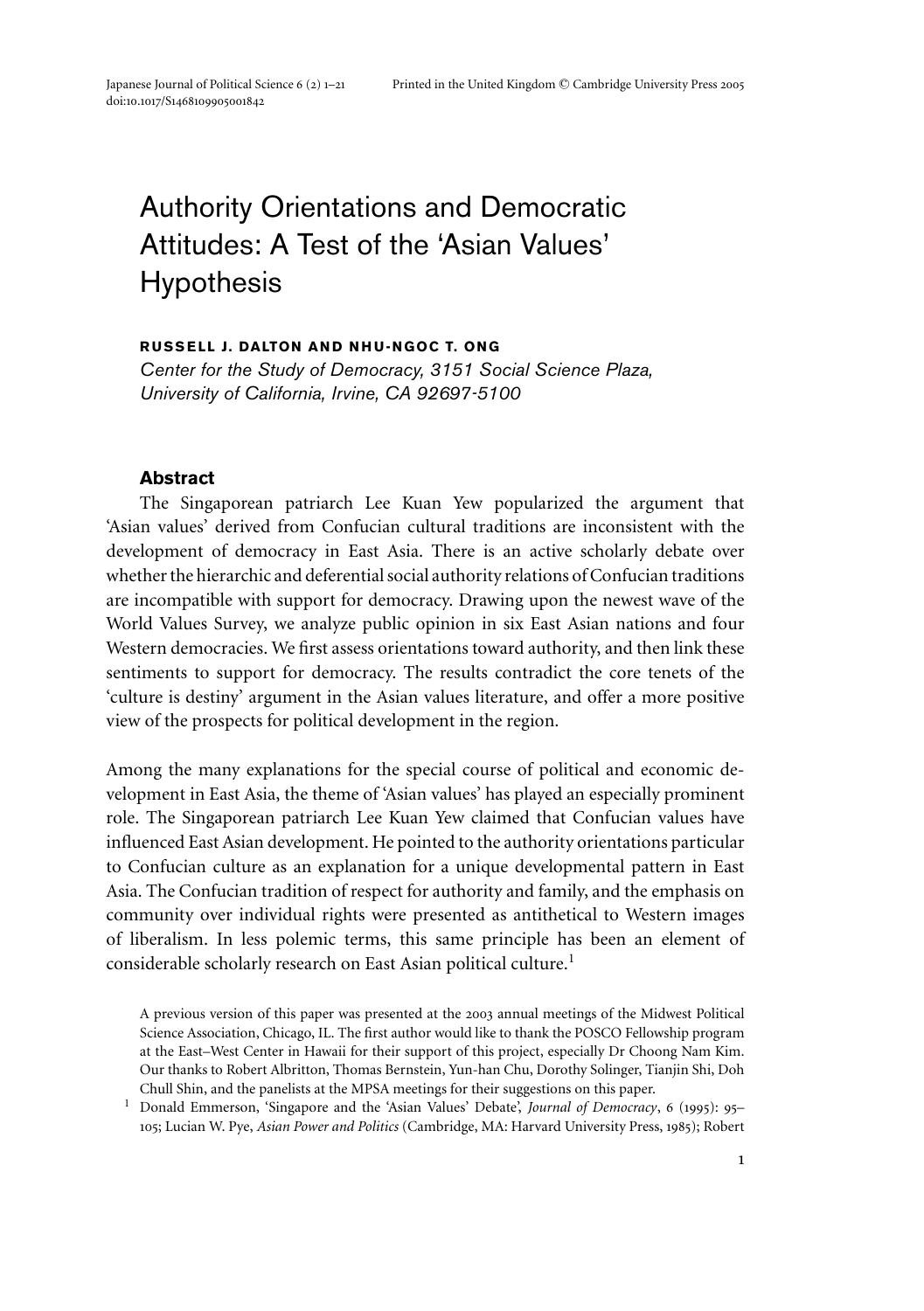This proposition has generated much criticism and debate. Democratic reformers such as Korea's Kim Dae Jung have questioned whether Confucian traditions are a roadblock to democratization in East Asia.<sup>2</sup> As we discuss below, academic scholars have asked whether such cultural traditions still exist, and whether they are really inconsistent with democratic development.

Although the theme of Asian values has been debated widely, cross-national empirical research on what citizens in East Asia actually believe has largely been lacking from this discussion. Therefore, this article examines some of its underlying assumptions of the 'Asian values' thesis and tests these ideas with empirical survey data. Drawing upon new data from the 2000–2002 World Values Survey, we first describe orientations toward authority in various social settings. Then we consider whether these orientations significantly affect support for democracy among East Asians, with a comparison with the West. The findings give the publics of East Asia a voice in this debate on the content and consequences of Asian values and Confucian traditions, and provide evidence on the cultural conditions relevant to democratization in East Asia.

#### **The Asian values debate**

Former Singaporean Prime Minister Lee Kuan Yew popularized the 'Asian values' debate when he cited Confucian cultural traditions as a justification for non-democratic governments in East Asia,

The expansion of the right of the individual to behave or misbehave as he pleases has come at the expense of orderly society. In the East the main object is to have a well-ordered society so that everybody can have maximum enjoyment of his freedoms. This freedom can only exist in an ordered state and not in a natural state of contention and anarchy.<sup>3</sup>

The claim for a distinct style of political relations in East Asia is based on the ideal-type description of Asian versus Western society. According to 'Asian values' proponents, because of Confucian traditions, East Asian societies are paternalistic, accept hierarchic authority, and are community-oriented–characteristics that promote order and consensus. In contrast, Western societies are rights-based and individualistic, which is congruent with the competitive elements of democratic competition.<sup>4</sup> Moreover, similar descriptions of the Confucian cultural heritage are a well-established theme in the political culture literature on the region. Lucian Pye argued that these social

Scalapino,*The Politics of Development: Perspectives on Twentieth Century Asia* (Cambridge, MA: Harvard University Press, 1989).

<sup>4</sup> Siu-kai Lau and Shin-chi Kuan,*The Ethos of the Hong Kong Chinese*(Hong Kong: The Chinese University Press,1988); Gilbert Rozman (ed.),*The East Asian Region: Confucian Heritage and Its Modern Adaptation* (Princeton, NJ: Princeton University Press, 1991).

<sup>2</sup> Kim Dae Jung, 'Is Culture Destiny? The Myth of Asia's Anti-Democratic Values', *Foreign Affairs*, 73  $(1994).$ 

<sup>3</sup> Lee Kuan Yew, 'Culture is Destiny, an Interview with Fareed Zakaria', *Foreign Affairs*, 73(1994): 109–126; Donald Emmerson, 'Singapore'; Surain Subramaniam, 'The Asian Values debate: Implications for the spread of liberal democracy', *Asian Affairs*, 27 (2000): 19–35.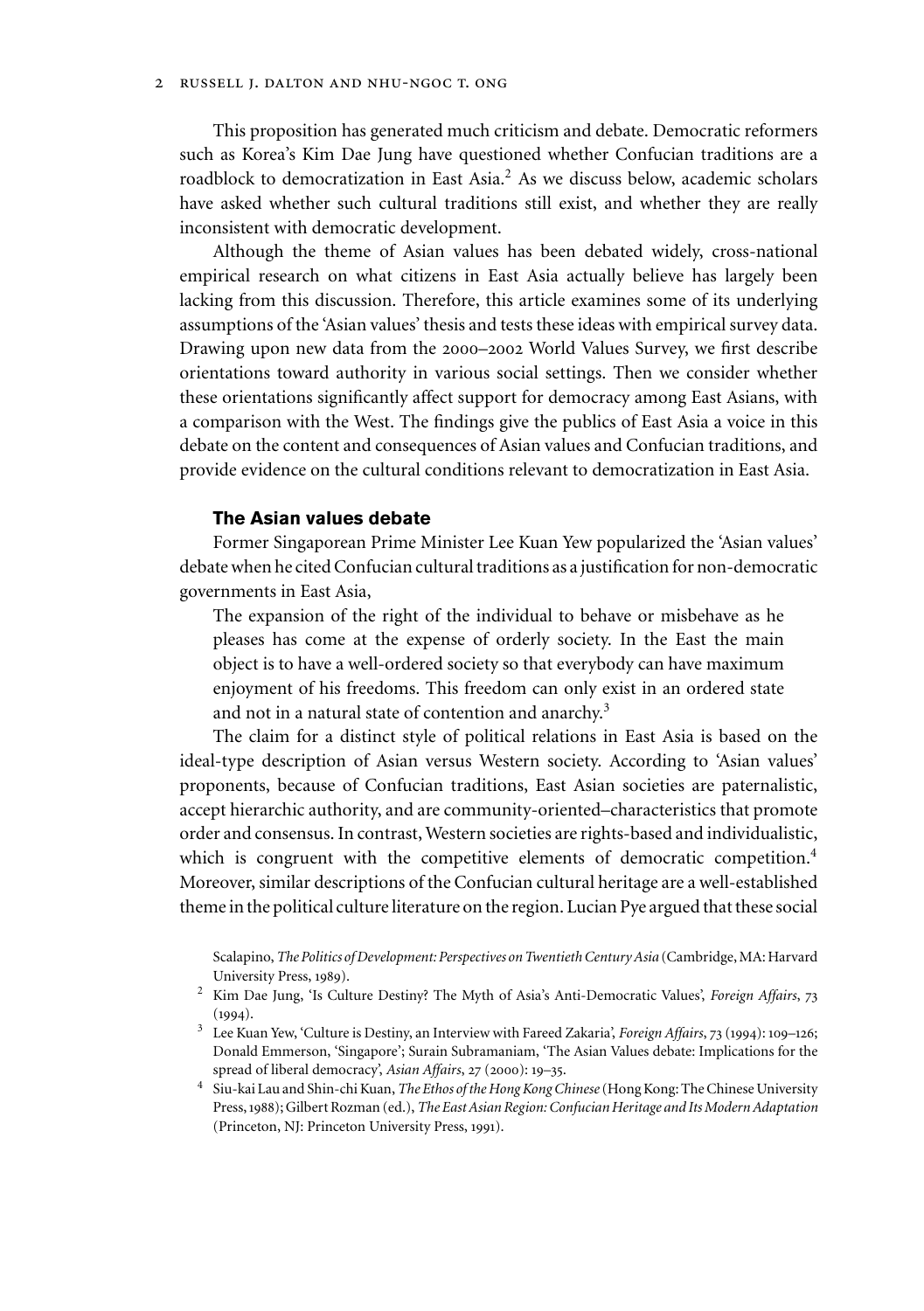values produce an allegiance to authority that appears inconsistent with democratic norms.<sup>5</sup> Robert Scalapino similarly stressed the limited potential for democratic development in East Asia because of cultural traditions that emphasized communalism with limited toleration for opposition groups.<sup>6</sup> Perhaps the strongest statement comes from Yung-Myung Kim who states, 'Confucian ideas are antithetical to Anglo-American democracy?<sup>7</sup>

In contrast, other scholars have questioned the premises underlying the Asian values hypothesis.<sup>8</sup> For instance, Friedman and Sen have stressed the cultural diversity of East Asia, and the ability of democratic norms to take root in many different types of cultural traditions. Fukuyama sees the democratic potential of Confucianism to counterbalance some of the negative tendencies of an individualistic, atomized society as exists in some liberal democracies. Theodore de Bary similarly argues that elements of Confucianism can provide a basis for democratic governance.<sup>9</sup> Another viewpoint holds that Confucian orientations of community may help an individual expand social networks and accumulate social capital, which are normally seen as beneficial to democracy. Indeed, Confucius's actual writings in the *Analects* are so large and diverse, that many elements stress values that are conducive to democratic development.10 The issue is not Confucianism – but how it is interpreted in relationship to current political matters.

Social modernization in East Asia, moreover, may transform social and political norms. With modernization comes urbanization, the breaking up of traditional social networks, and the spreading of a competitive mentality, some of the factors contributing to the growth of individualism in Asia. Flanagan and Lee, for example, demonstrated that social modernization variables were strongly related to support for more libertarian (less authoritarian) values in Japan and Korea.<sup>11</sup> Inglehart and Welzel similarly find

- <sup>5</sup> Lucian W. Pye, *Asian Power.*
- <sup>6</sup> Robert Scalapino, *The Politics of Development.*
- <sup>7</sup> Yung-Myung Kim, 'Asian-style democracy: A critique from East Asia', *Asian Survey*, 37 (1997): 1125. One could also note, however, that the other aspects of Confucian traditions appear more compatible with democracy. The emphasis on harmony and the responsibility of leadership, for instance, are consistent with classic democratic theory. Similarly, the value of the community also may be beneficial in developing a democratic culture.
- <sup>8</sup> Edward Friedman, 'Democratization: Generalizing the East Asian Experiences', in Edward Friedman (ed.),*The Politics of Democratization: Generalizing East Asian Experiences*(Boulder, CO: Westview,1994); Amartya Sen, *Development as Freedom* (New York: Knopf, 1999); Francis Fukuyama, 'Confucianism and Democracy', *Journal of Democracy*, 6 (1995).
- <sup>9</sup> William DeBary, *Asian Values and Human Rights: A Confucian Communitarian Perspective* (Cambridge, MA: Harvard University Press, 1998).
- <sup>10</sup> Roger Ames, *The Analects of Confucius: A Philosophical Translation* (New York: Ballantine Books, 1999).
- <sup>11</sup> Scott Flanagan and Aie-Rie Lee, 'Value Change and Democratic Reform in Japan and Korea', *Comparative Political Studies*, 33 (2000): 626–659; Scott Flanagan and Aie-Rie Lee, 'The New Politics, Culture Wars, and the Authoritarian–Libertarian Value Change in Advanced Industrial Democracies', *Comparative Political Studies*, 36 (2003): 235–270. Also see C. Neher and R. Marlay, *Democracy and Development in Southeast Asia: The Winds of Change* (Boulder, CO: Westview, 1995).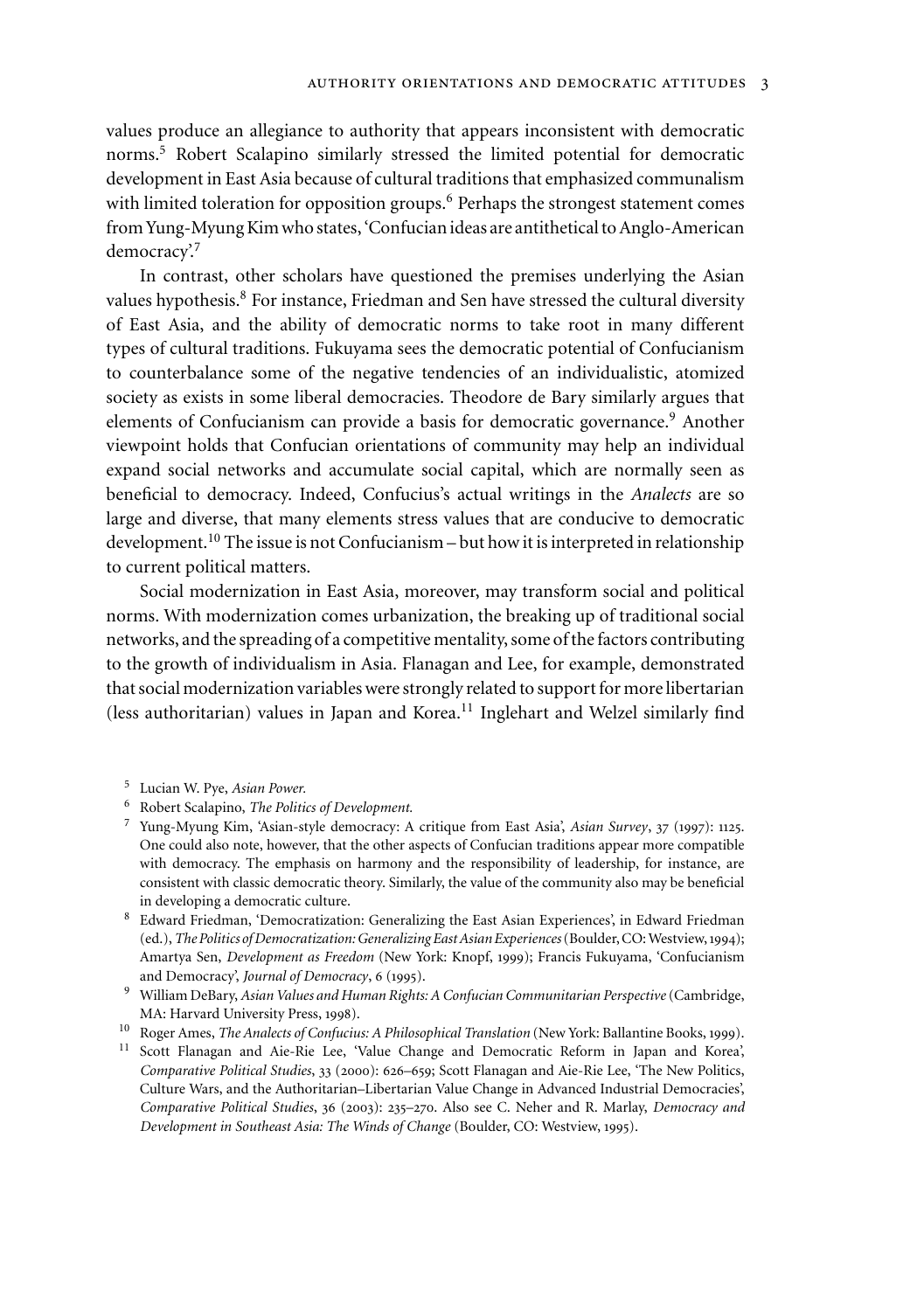#### 4 russell j. dalton and nhu-ngoc t. ong

that social modernization is strongly related to the spread of self-expressive values.<sup>12</sup> Consequently, the tremendous social change that many East Asian nations have experienced over the past generation may erode the very values and life styles that create the norms encapsulated in 'Asian values'. And rather than the persistence of traditional authority relations, recent descriptions of Japan, Korea and other East Asian nations often stress the erosion of traditional authority relations.<sup>13</sup>

National conditions and histories also vary widely across East Asia, which raises the question of whether there is a single East Asian culture. Although most of the region is linked to Confucian cultural traditions, this is certainly not universal. Indonesians are overwhelmingly Islamic, and Filipinos are disproportionately Catholic. The Communist regimes in China and Vietnam shunned Confucianism (although recently this rejection has tempered). Furthermore, for centuries, other philosophies such as Taoism and Buddhism have been interwoven into the fabric of East Asian life and traditions. Pye acknowledged that adherence to Confucianism varies greatly across the nations linked to this tradition.<sup>14</sup> Thus, it is problematic to talk of a single East Asian political culture or philosophy that reaches from Japan to Singapore.

The dialectic between the East and the West is voluminous, and we have only sketched the outlines of this discussion. However, this debate presents both views, but does not offer a social scientific model for theorizing and testing these contrasting positions. We suggest that it is useful to re-cast this debate in the framework of Harry Eckstein's congruence theory.<sup>15</sup> In essence, congruence theory holds that political systems tend to be based on authority patterns that are congruent with the authority patterns of other units of society. For instance, the hierarchic and paternalistic authority structures of the German family and society in Weimar and the Wilhelmine Empire were more congruent with the political norms of the Kaiserreich than democracy under the Weimar Republic. More generally, Almond and Verba's *The Civic Culture* treated family and school authority relations as structuring the political culture; Putnam's analysis of political development in Italy is another reflection of congruence theory.16 Inglehart's analyses linking self-actualizing values and democratic development is another example of congruence theory. Many of these same arguments are made for the impact of

<sup>12</sup> Ronald Inglehart and Christian Welzel, *Modernization, Cultural Change and Democracy: The Human Development Sequence* (New York: Cambridge University Press, 2005).

<sup>13</sup> John Nathan, *Japan Unbound: A Volatile Nation's Quest for Pride and Purpose* (New York: Hougton Mifflin, 2004); Doh Chull Shin, *Mass Politics and Culture in Democratizing Korea* (Cambridge: Cambridge University Press, 1999).

<sup>14</sup> Lucian W. Pye, *Asian Power.*

<sup>15</sup> Harry Eckstein, 'Congruence Theory Explained', in William Reisinger *et al.* (eds), *Can Democracy Take Root in Post-Soviet Russia? Explorations in State-Society Relations* (Lanham: Rowman & Littlefield,1998).

<sup>&</sup>lt;sup>16</sup> Gabriel Almond and Sidney Verba, *The Civic Culture* (Princeton, NJ: Princeton University Press, 1963); Robert Putnam, *Making Democracy Work* (Princeton, NJ: Princeton University Press, 1993).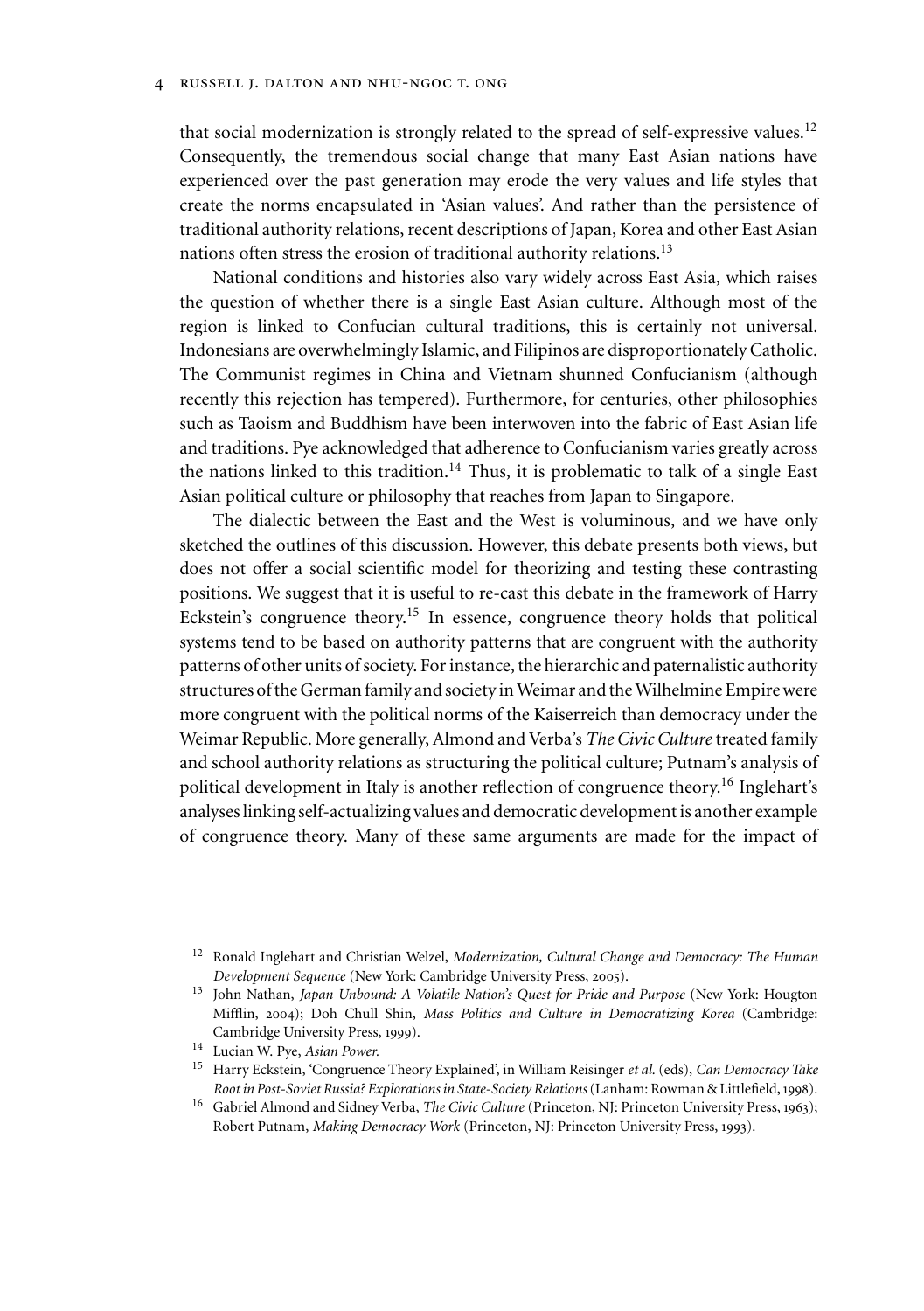cultural traditions in East Asia; Confucian traditions are seen as more congruent with authoritarian political structures.17

This leads to a two-step research plan. First, we use the World Values Survey to assess the support for hierarchical, authority relations in family and other social relations. Indeed, empirical evidence on how people in East Asia describe their orientations toward authority has been strikingly absent from elite debates about the political culture in Asia. Then, we consider whether these orientations are linked to the public's support for democracy. These analyses thus address both sides of the Asian values debate and provide broader evidence on congruence theory as applied to the East Asian experience.

#### **The World Values Survey**

This research is based upon six East Asian nations and four Western democratic countries that participated in either the 1995–1998 or 2000–2002 waves of the World Values Survey (WVS).<sup>18</sup> Currently in its fourth wave, the WVS includes nearly 70 nations, representing approximately 80% of the world's population. The current subset includes data from six nations that have ties to Confucian traditions: China, Japan, Singapore, South Korea, Taiwan, and Vietnam. Scholars such as Lucian Pye classify most of these countries as having significant Confucian influences; thus, it is reasonable to expect evidence of strong attachment to the concept of 'Asian values' in most of these nations. Australia, Canada, New Zealand, and the United States are established Western democracies that provide a necessary benchmark for comparing political culture in East Asia to the Western condition. We select these four nations because they also border on the Pacific Rim, although they reflect a European cultural tradition.

The following table shows the number of respondents by country in each wave of the WVS. Not all nations are included in both waves, and when available the data from both waves are merged into the analyses to increase the empirical base of the analyses.

| Wave China JPN SING SKO TWN VN Aust CAN NZ USA                |  |  |  |  |  |
|---------------------------------------------------------------|--|--|--|--|--|
| $1995$ $1500$ $1054$ - $1249$ $1452$ - $2048$ - $1201$ $1542$ |  |  |  |  |  |
| $2000$ $1000$ $1362$ $1512$ - - $1000$ - $1931$ - $1200$      |  |  |  |  |  |

<sup>17</sup> Ronald Inglehart, *Modernization and Postmodernization* (Princeton, NJ: Princeton University Press, 1997), and Ronald Inglehart, 'Culture and Democracy', in Lawrence E. Harrison and Samuel P. Huntington (eds), *Culture Matters* (New York: Basic Books, 2000).

<sup>18</sup> We would like to thank Ronald Inglehart for inviting us to participate in the 2000–2002 World Values Survey and for facilitating our access to these East Asian surveys. We also gratefully acknowledge our collegial relationship Pham Minh Hac and Pham Thanh Nghi of the Institute for Human Studies in Hanoi in the collection of the WVS data for Vietnam. Only the authors of this paper are responsible for the views expressed here.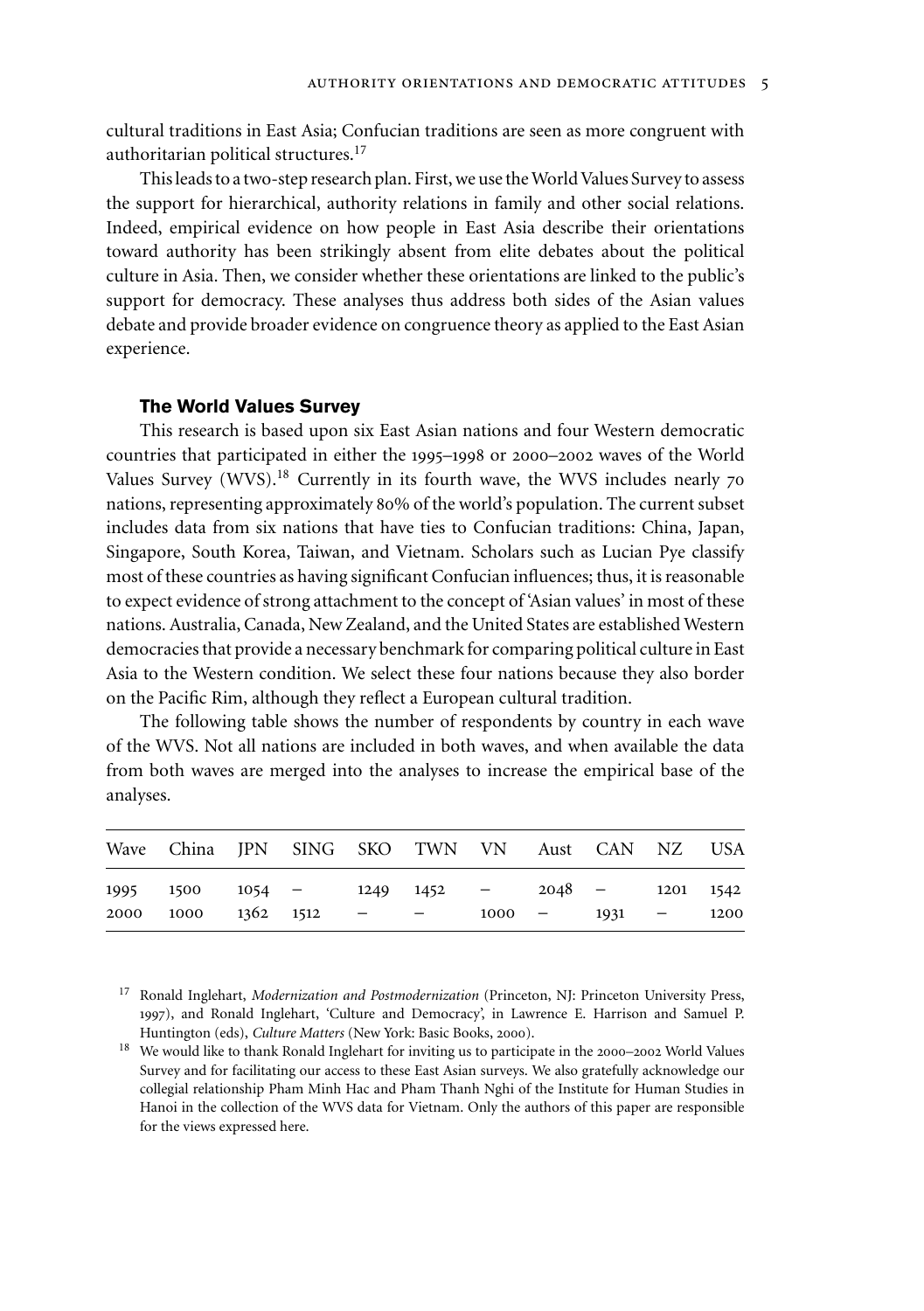The WVS questionnaire taps a wide range of human values that are related to the theme of social and political modernization. For the purpose of this research, we focus on authority orientations first and then citizen attitudes toward democracy.

#### **Orientations toward authority**

There is a long tradition of empirical research on attitudes toward authority within Western societies that often begins with questions about the compatibility of these orientations and democratic commitments.<sup>19</sup> The World Values Survey sought to tap such orientations, so a variety of different questions asked about authority in various life domains.

One set of questions focuses on family relations as a basis of authority orientations. Indeed, numerous authors have claimed that familism is one of the foundations of Asian cultural traditions. The survey asked respondents whether one should always love and respect one's parents regardless of their faults, whether it is the parents' duty to do what is best for their children, and whether one of the main goals in life is to make one's parents proud.20 Table 1 presents the responses to these questions across nations. If one treats the Western democracies as a control group, then respect for parents and allegiance toward one's parents are surprisingly strong among Western publics. For instance, 78% of Americans and 79% of Canadians say that one's parents should be respected regardless of their faults. Japanese sentiments are actually less deferential to parents than the Western average  $(73%)$ . Respect for parents is somewhat stronger in other East Asian nations: 91% in Taiwan, 94% in Singapore and South Korea, and 99% in Vietnam.

The item on parental respect shows some variation across nations, but virtually no systematic difference between East Asian nations and Western democracies. The other item asks whether one's main life goal is to make your parents proud; positive responses average only slightly higher among the East Asian publics. On the whole, one would conclude that respect for parental authority is important in both cultural regions. The difference between the two regions averaged across these three parental questions is only about a 6% gap.

Other questions examined orientations toward authority outside of the parental relationship: belief that child rearing should emphasize obedience, one should follow

(1) Regardless of the qualities and faults of one's parents, one must always love and respect them,

<sup>&</sup>lt;sup>19</sup> Theodore Adorno, *et al., The Authoritarian Personality* (New York: Harper, 1950); Stanley Milgram, *Obedience to Authority: An Experimental View* (New York: Harper & Row, 1974).

<sup>&</sup>lt;sup>20</sup> The questionnaire with the specific wording of items is available at: www.worldvaluessurvey.org. The authority orientations index consists of six items:

<sup>(</sup>2) Parents' duty is to do their best for their children even at the expense of their own well-being,

<sup>(</sup>3) One of my main goals in life has been to make my parents proud

<sup>(</sup>4) Here is a list of qualities that children can be encouraged to learn at home: obedience is important,

<sup>(</sup>5) One should follow one's superior's instructions even when one does not fully agree with them, and

<sup>(</sup>6) Greater respect for authority is a good thing.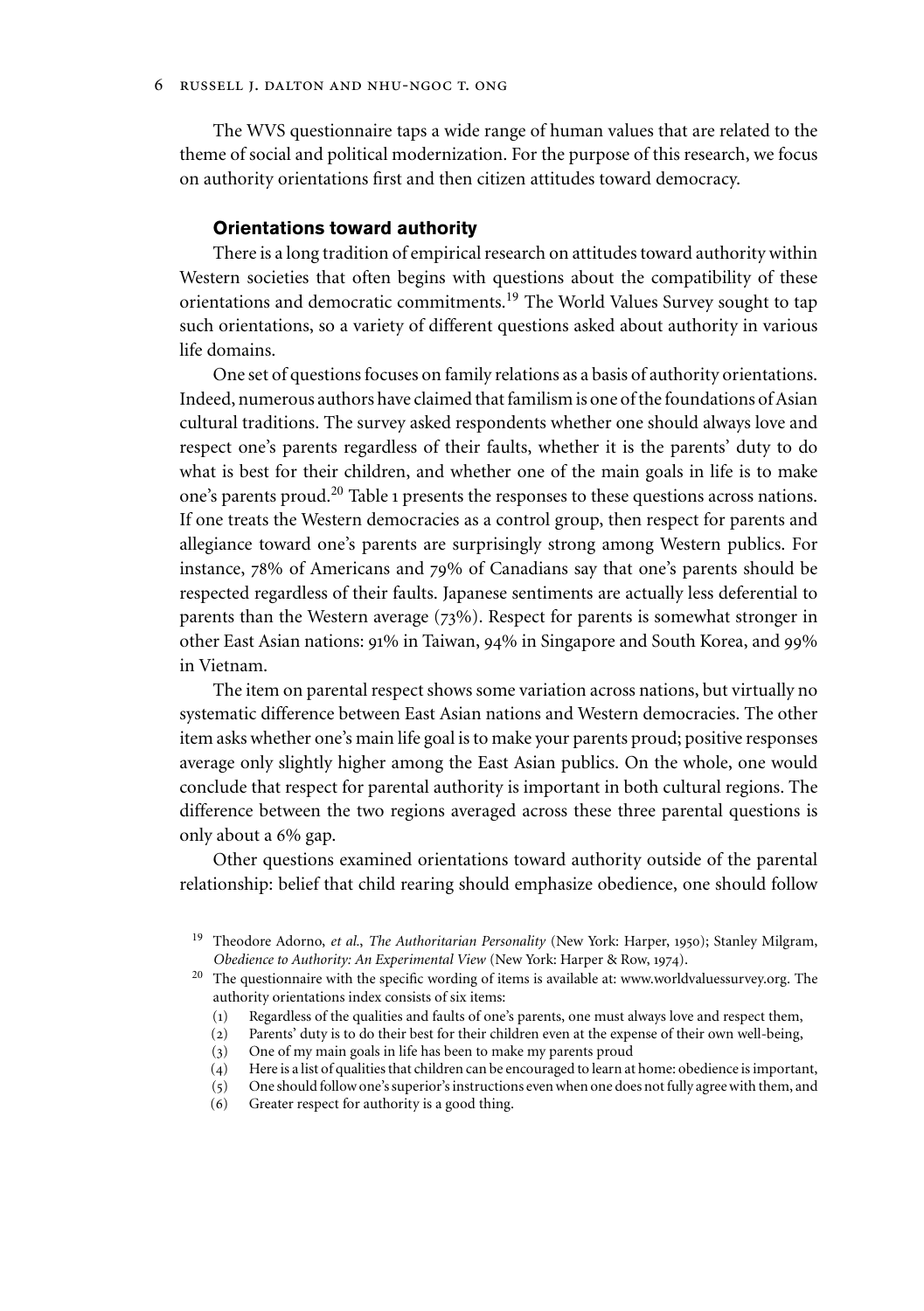|                         |       | Western democracies |                          | East Asian nations |            |    |     |      |            |    |
|-------------------------|-------|---------------------|--------------------------|--------------------|------------|----|-----|------|------------|----|
| Question                | Aust. | Can                 | NZ.                      | <b>USA</b>         | <b>JPN</b> | SK | TWN | Sing | <b>PRC</b> | VN |
| <b>Family relations</b> |       |                     |                          |                    |            |    |     |      |            |    |
| Respect parents         | 74    | 79                  | 64                       | 78                 | 73         | 94 | 91  | 94   | 85         | 99 |
| Parents duty            | 79    | 82                  | 71                       | 85                 | 46         | 50 | 79  | 83   | 64         | 87 |
| Make parents proud      | 69    | 82                  | 58                       | 79                 | 56         | 60 | 64  | 94   | 69         | 97 |
| Other social domains    |       |                     |                          |                    |            |    |     |      |            |    |
| Teach obedience         | 28    | 35                  | $\overline{\phantom{0}}$ | 31                 | 5          | 14 | 33  | 47   | 35         | 56 |
| Work instructions       | 49    | 58                  | 35                       | 66                 | 29         | 16 | 17  | 26   | 24         | 46 |
| Respect authority       | 73    | 69                  | 53                       | 74                 | 5          | 16 | 46  | 53   | 49         | 80 |
| High on Index           | 57    | 66                  |                          | 71                 | 7          | 16 | 36  | 69   | 35         | 86 |

**Table 1.** *Support for authority by nation*

*Note:* Table entries are the percentage giving a response supportive of authority on each item; high scores on the authority relations index represent selecting four or more authority items on the six questions.

*Source*: Combined results of 1995–98 and 2000–02 World Values Surveys.

instructions of superiors at work even if one disagrees, and a desire for greater respect for authority in the society. The bottom panel of Table 1 displays the percentage giving positive responses toward authority on each of these items. When one moves outside of the family, the overlap in sentiments across the East/West divide is even more apparent. For instance, 35% of Americans and 31% of Canadians mentioned obedience as a value that parents should instill in their children – and the average across the East Asian nations is 33%. There is more variation in these opinions among East Asian nations, rather than between East and West.

The other items in the table also do not follow a clear East/West division. Agreement with the statement that one should follow a superior's instructions at work even if one disagrees averages slightly higher among the established Western democracies. None of the East Asian publics is more likely than Americans to say that one should follow instructions at work. In addition, beliefs that society should give greater respect to authority are generally much higher among the established Western democracies than in the East Asian nations. Taken alone, one might think that the low percentages calling for more respect for authority in Japan (5%), South Korea (16%), and Taiwan (46%) may occur because people believe that authority already garners too much respect in these nations – except that the other questions in the table fail to demonstrate strong orientations toward authority in these three nations. In other words, these three nations display modest support for authority, and believe that respect for authority is still too high.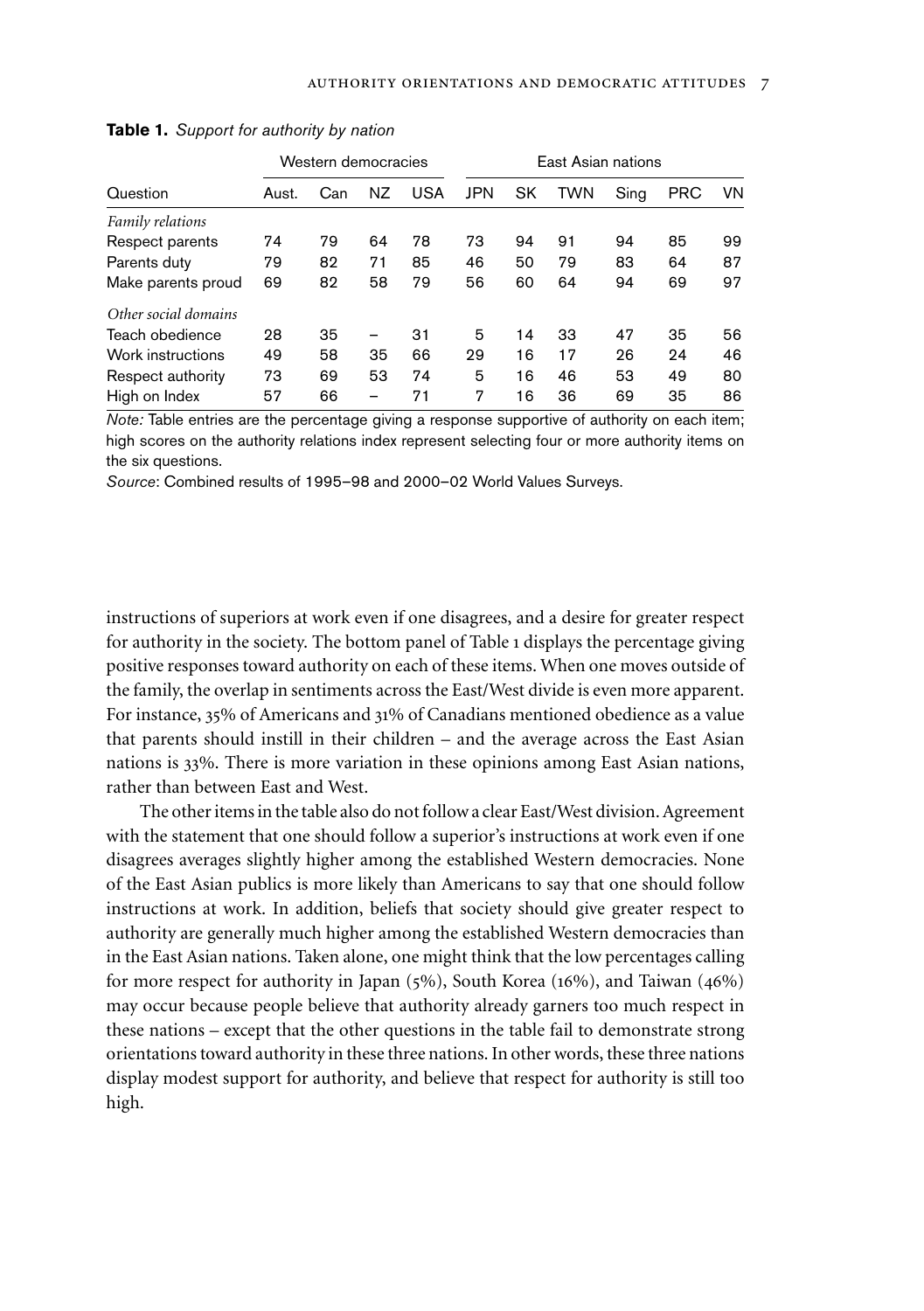We used factor analyses to verify that these six items tap a common dimension of respect for authority.<sup>21</sup> Thus, we created an additive index measuring support for authority based on the six questions in the World Values Survey.22 All three of the Western democracies with full data have more than half the public with high scores on this index (i.e., agreeing with four or more authority items out of six): United States, 71%, Canada 66%, and Australia 57%. In comparison, Singapore (69%) and Vietnam (86%) have a majority with high scores, but only minorities hold these views in Japan (7%), South Korea (16%), the PRC (35%), and Taiwan (36%).

Thus, this initial empirical evidence already yields one striking finding: acceptance of authority is not sharply different between these East Asian nations and a set of established Western democracies around the Pacific Rim.<sup>23</sup> This finding runs counter to most of the past qualitative research, which claims that respect for authority is greater in these East Asian societies.<sup>24</sup>

It is possible that the wording of the survey questions created these patterns as a methodological artifact – but we discount this explanation. The new wave of public opinion surveys in East Asia is generally finding similar patterns. For example, Ahn and Kang asked three items on individualist versus collective orientations in their survey of Korean public opinion. They concluded, 'South Koreans are evenly divided between

<sup>21</sup> Also see Scott Flanagan and Aie-Rie Lee, 'Value Change and Democratic Reform in Japan and Korea'. The six items were entered into a principal components analysis, and the following table presents the first unrotated dimension in each nation. The 'teach obedience' question was not asked in New Zealand. As in Flanagan and Lee, the results suggest a single dimension underlies these items. However, the limited variance on some variables restricted the correlations; this is most clearly apparent in the Vietnamese results.

|                     | CAN  | USA  | Aust | ΝZ                | IPN     | SК   | TW   | <b>SING</b> | PRC  | VN      |
|---------------------|------|------|------|-------------------|---------|------|------|-------------|------|---------|
| Respect parents     | 0.63 | 0.63 | 0.67 | 0.69              | 0.50    | 0.35 | 0.56 | 0.46        | 0.57 | $-0.14$ |
| Parent duty         | 0.31 | 0.36 | 0.34 | 0.53              | 0.46    | 0.67 | 0.61 | 0.64        | 0.63 | 0.40    |
| Parents proud       | 0.59 | 0.49 | 0.59 | 0.65              | 0.62    | 0.12 | 0.47 | 0.56        | 0.14 | 0.60    |
| Teach obedience     | 0.44 | 0.43 | 0.45 | $\qquad \qquad -$ | $-0.32$ | 0.47 | 0.46 | 0.38        | 0.58 | $-0.22$ |
| Follow instructions | 0.57 | 0.38 | 0.35 | 0.30              | 0.42    | 0.16 | 0.35 | 0.25        | 0.36 | 0.56    |
| Respect authority   | 0.54 | 0.59 | 0.61 | 0.44              | 0.48    | 0.63 | 0.23 | 0.45        | 0.45 | 0.60    |
| Eigenvalue          | 1.65 | 1.45 | 1.61 | 1.47              | 1.35    | 1.24 | 1.31 | 1.35        | 1.41 | 1.26    |
| Percent variance    | 27.6 | 24.2 | 26.8 | 29.4              | 22.5    | 20.6 | 21.7 | 22.4        | 23.4 | 20.9    |

<sup>22</sup> The scale was computed as the simple sum of the approval of authority option on each of the six items. The scale thus runs from 0–6 in each nation, except in New Zealand where one item was not asked.

<sup>23</sup> The four Western democracies examined here are not markedly different from the findings in Europe from the 1999 European Values Survey that included these same questions. See Loek Halman, *The European Values Study: A Third Wave* (Tilburg: Tilburg University Press, 2002).

 $^\mathrm{24}~$  In a presentation of these findings, a discussant claimed the questions were insufficient to tap attitudes toward authority in East Asia since they were derived from a survey first conducted in Europe. We disagree because we see these questions as broadly applicable across diverse national contexts, as was the intent of the World Values Survey. In addition, previous published studies of East Asia have interpreted these data as valid, and other studies have compared East Asia to the West using some of these WVS items (see Flanagan and Lee, 'The New Politics'; Inglehart and Welzel, *Modernization, Cultural Change and Democracy*).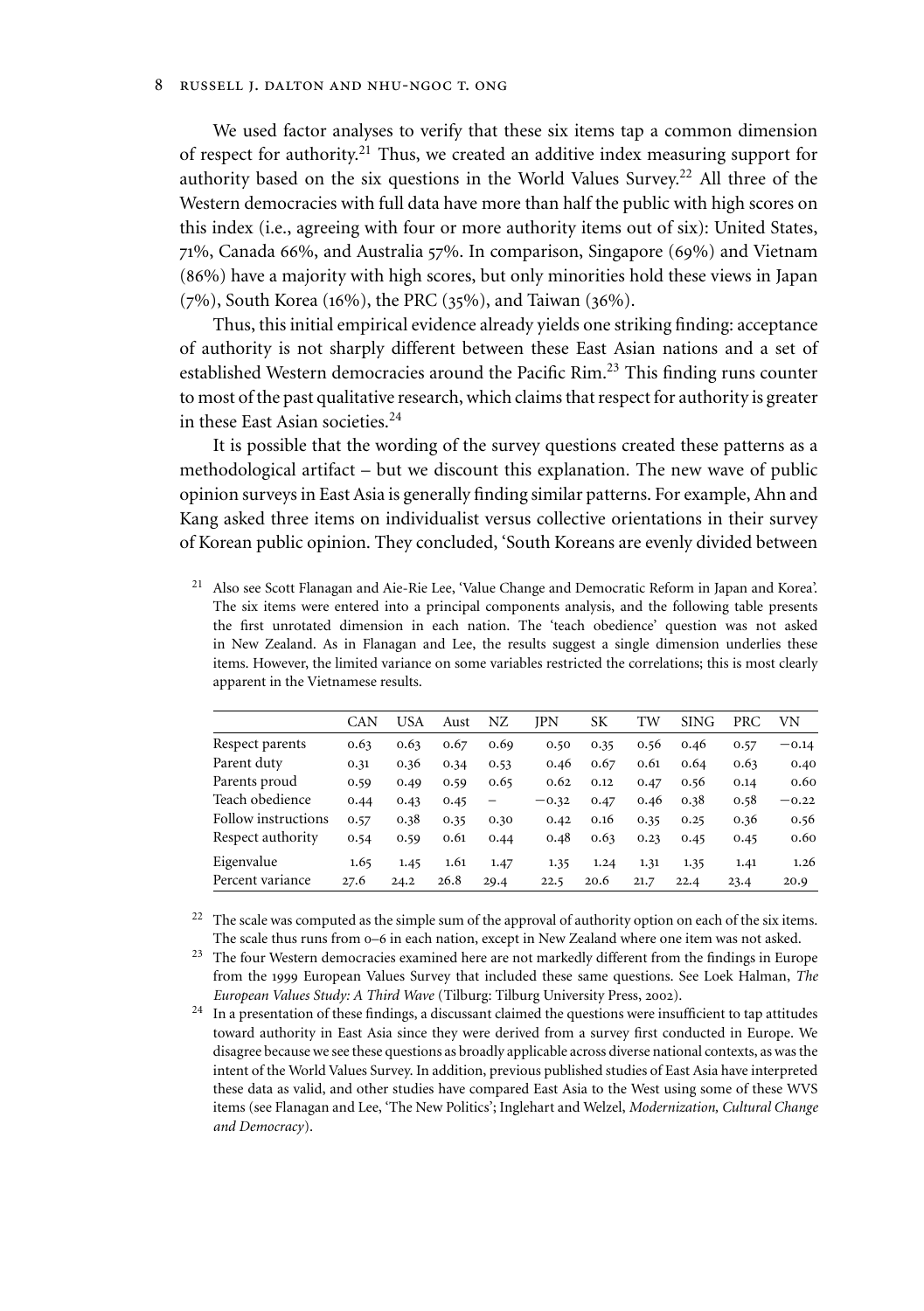individualism and collective orientations.'25 Flanagan and Lee found that Japanese and Korean respondents in earlier waves of the WVS were nearly evenly divided in terms of their libertarian versus authoritarian orientations.<sup>26</sup> Preliminary analyses of familial authority questions from the East Asian Barometer show that measures of family hierarchy and family loyalty 'are rejected by over three-fifths of the respondents in the average Asian country.<sup>27</sup> Thus, independent survey evidence is producing a picture of public opinion in East Asia that is consistent with the findings presented here. And, by making the first comparisons between East Asian opinion and Western democracies, the evidence becomes even stronger.

There are several possible explanations for our findings and the contrast to earlier cultural studies of East Asia. Most of these East Asian nations have experienced a considerable process of social modernization during the later twentieth century, in which many of these traditional cultural traditions may have attenuated with increasing social and geographic mobility, and the move from rural to urban lifestyles. This might apply especially to the non-family aspects of authority orientations, where opinions overlapped the most between East and West. Partial evidence backing this hypothesis comes by comparing generational differences within each nation. In the four Western democracies, support for authority is only slightly higher among older generations  $(r = 0.06)$ . In contrast, the age gradient is much steeper in East Asia, especially in the three Asian democracies that have experienced economic and political modernization during the late twentieth century (Japan  $r = 0.24$ ; South Korea  $r = 0.27$ , and Taiwan  $r = 0.19$ ). In fact, the relationship in all East Asian nations is stronger than the average for the four Western democracies.<sup>28</sup> Thus, authority orientations are more strongly felt among older Asian generations, but these sentiments are distinctly weaker about the young.

Another explanation is that the stereotypes of previous descriptive studies of East Asian political culture were overdrawn, or based on socially observed behavior

- <sup>26</sup> Scott Flanagan and Aie-Rie Lee, 'Value Change and Democratic Reform in Japan and Korea'.
- <sup>27</sup> Andrew Nathan, 'Patterns of traditionalism in East Asia', paper presented at the conference on 'How East Asians View Democracy', Taipei, Taiwan, 2003, p. 9.
- <sup>28</sup> Generational comparisons potentially reflect the impact of five or six decades of history, and long-term time series dating back to the 1950s or 1960s might display such trends. However, these trends are not apparent for the shorter time span of the World Values Surveys. Three items were included with comparable wording over the four waves of the World Values Survey in Japan and Korea: respect parents, teach obedience, and respect for authority. The average giving the authority response across these three items had not changed significantly over this two decade time span:

|              | 1981 1990 1995 2000 |    |    |
|--------------|---------------------|----|----|
| Japan 28% 32 |                     | 29 | 27 |
| Korea 38     | 42                  | 41 | 41 |

<sup>25</sup> Chung-Si Ahn and Won-Taek Kang, 'South Korea's Political Culture at the Dawn of the New Millennium: Undoing or Reinventing a Developmental State?', Discussion Paper No. 5, Institute of Oriental Culture, University of Tokyo, 2003.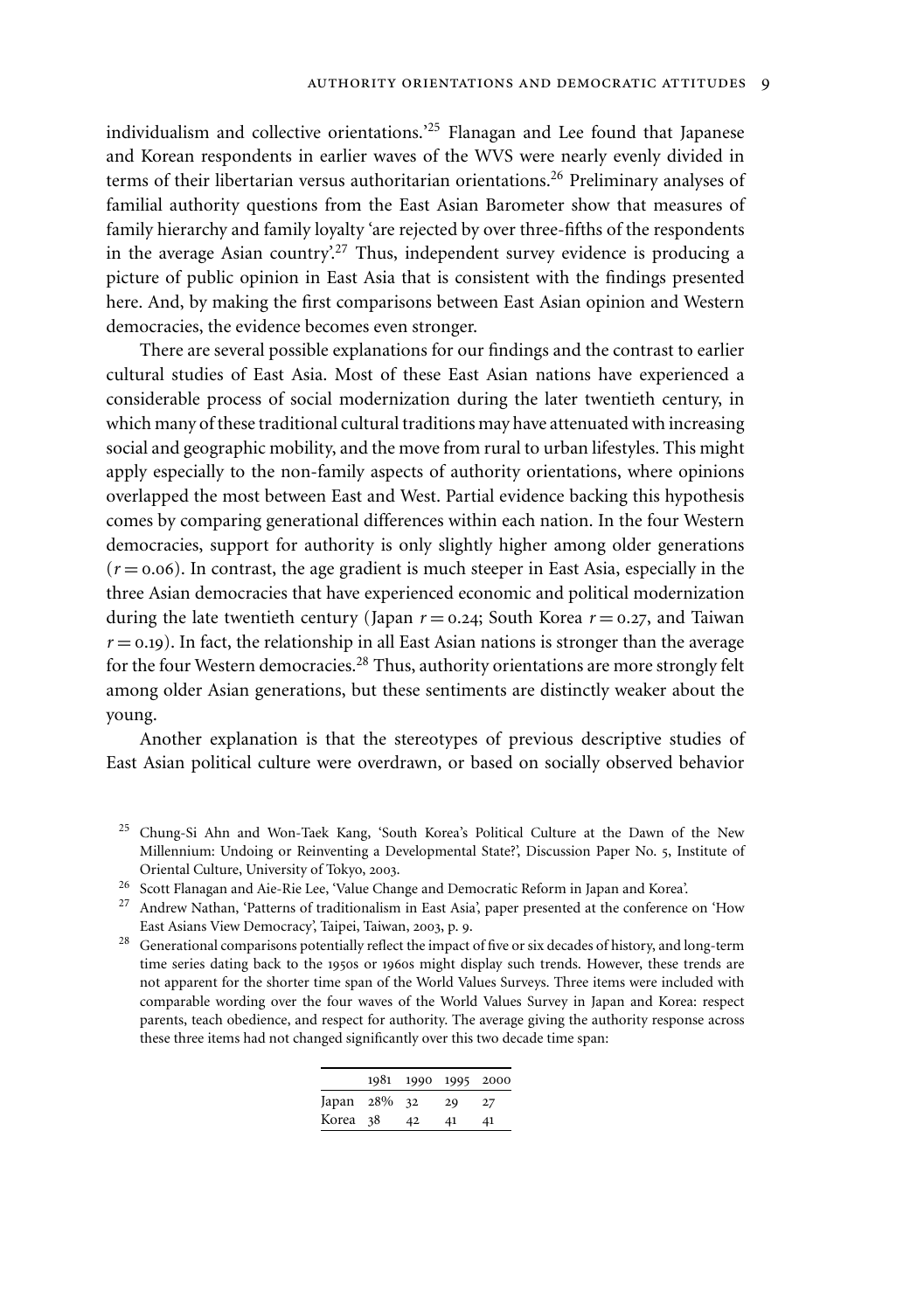rather than personal attitudes that are internal to the individual. Admittedly, the social traditions in many East Asian nations still place a priority on parents and a sense of duty that is seen as exceptionally strong by Western observers and experts of the region (as noted in our literature review). But social customs are not the same as individual beliefs. Rituals of ancestor devotion can be as ceremonial as a Western Christian who goes to church each Sunday, even while disagreeing with core teachings of the Church. Eckstein described a pattern of ritual conformity as 'compliance without commitment' to prevailing social rules as one typical response when governing authority is not congruent with popular values.<sup>29</sup> Moreover, excessive ritual may cause counter-reactions, as apparently is seen in the Japanese rejection of the need for greater respect for authority.

In summary, recent empirical evidence – our findings and those of other recent surveys – suggests that past descriptive characterizations of the pattern of authority relations held by people in East Asia are not reflected in current public opinion. While a nation's historical traditions may shape orientations toward authority, there does not appear to be a sharp East/West clash of values in this domain as some scholars have previously argued.

### **Measuring support for democracy**

Our goal is to determine whether orientations toward social authority affect support for democracy among East Asian publics. Our set of nations is unusual in the range of political systems they include. According to Freedom House 2003 report, the level of democratic development across these nations covers nearly their entire range of scoring – from the most democratic to the least. $30$ 

Given such a wide range of political regimes, the measurement of political values is an empirical challenge. Because democracy is now rhetorically embraced even by many non-democratic regimes, we assessed support for democracy somewhat indirectly. We asked about orientations toward non-democratic political regimes first and then support for a democratic regime. The objective was to lessen superficial support for democracy by also asking about autocratic regimes. Hans-Dieter Klingemann argued that measuring regime norms by assessing opinions toward non-democratic and democratic alternatives produces a more robust index.<sup>31</sup>

The WVS question asked agreement with the following items:

- (1) *Having a strong leader who does not have to bother with parliament and elections*;
- (2) *Having experts, not government, make decisions according to what they think is best for the country;*

<sup>29</sup> Harry Eckstein, 'A Culturalist Theory of Political Change', *American Political Science Review*, 82 (1988): 797.

<sup>30</sup> Freedom House, *Freedom in the World 2003: The Annual Survey of Political Rights and Civil Liberties* (Lanham: Rowman & Littlefield, 2003).

<sup>31</sup> Hans-Dieter Klingemann, 'Mapping Political Support in the 1990s', in Pippa Norris (ed.), *Critical Citizens* (Oxford: Oxford University Press, 1999).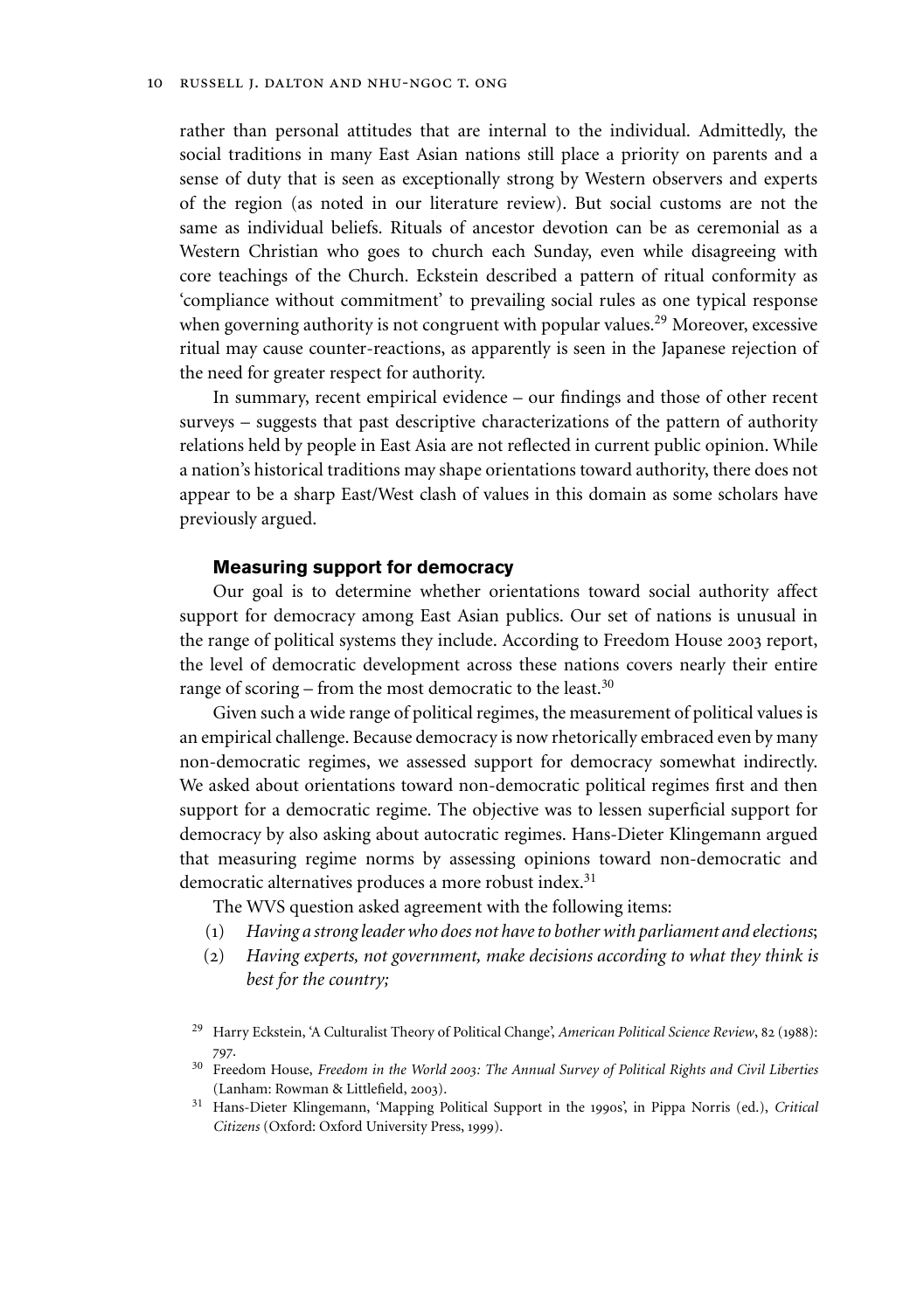

**Figure 1** Democratic orientations by nation *Source*: 1995–98 and 2000–02 World Values Surveys.

- (3) *Having the army rule;* and
- (4) *Having a democratic political system.*

Pro-democratic responses are defined as *disagreeing* with the first three items and *agreeing* with the fourth. These four items form a common factor, and thus they can be summed up (with reversed polarity for the fourth item on democracy) to create an index of support for democracy. Scores range from 1.0, supporting non-democratic regime forms, to 4.0 as the highest level of pro-democratic sentiment.<sup>32</sup>

Figure 1 presents the mean scores on this democratic regime index. Pro-democratic sentiments are more common in the advanced industrial democracies (mean  $=$  3.24) than in the other nations in the figure (mean  $=$  2.92). More striking, however, is the cross-national breadth of democratic aspirations! In each nation the mean score tends

<sup>32</sup> For more extensive analyses of these items see Russell J. Dalton, 'Democratic Aspirations and Social Modernization', paper presented at the conference on 'Citizens, Democracy and Markets around the Pacific Rim', East West Center, Honolulu, 2004. The following table presents the factor analysis results for the four items combined in the democratic orientations index. In almost every instance the same structure appears for these four items.

|                  | CAN     | USA     | Aust    | NZ      | IPN     | SК      | TW      | <b>SING</b> | PRC     |
|------------------|---------|---------|---------|---------|---------|---------|---------|-------------|---------|
| Strong leaders   | 0.77    | 0.79    | 0.76    | 0.79    | 0.76    | 0.73    | 0.74    | 0.77        | 0.80    |
| Expert rule      | 0.68    | 0.73    | 0.64    | 0.65    | 0.59    | 0.04    | 0.32    | 0.78        | 0.74    |
| Army rule        | 0.69    | 0.72    | 0.69    | 0.64    | 0.62    | 0.73    | 0.79    | 0.57        | 0.25    |
| Democratic rule  | $-0.44$ | $-0.44$ | $-0.65$ | $-0.61$ | $-0.45$ | $-0.64$ | $-0.53$ | $-0.23$     | $-0.03$ |
| Eigenvalue       | 1.84    | 1.87    | 1.89    | 1.82    | 1.51    | 1.48    | 1.55    | 1.58        | 1.25    |
| Percent variance | 46.1    | 46.7    | 47.3    | 45.5    | 37.8    | 36.9    | 38.7    | 39.5        | 31.2    |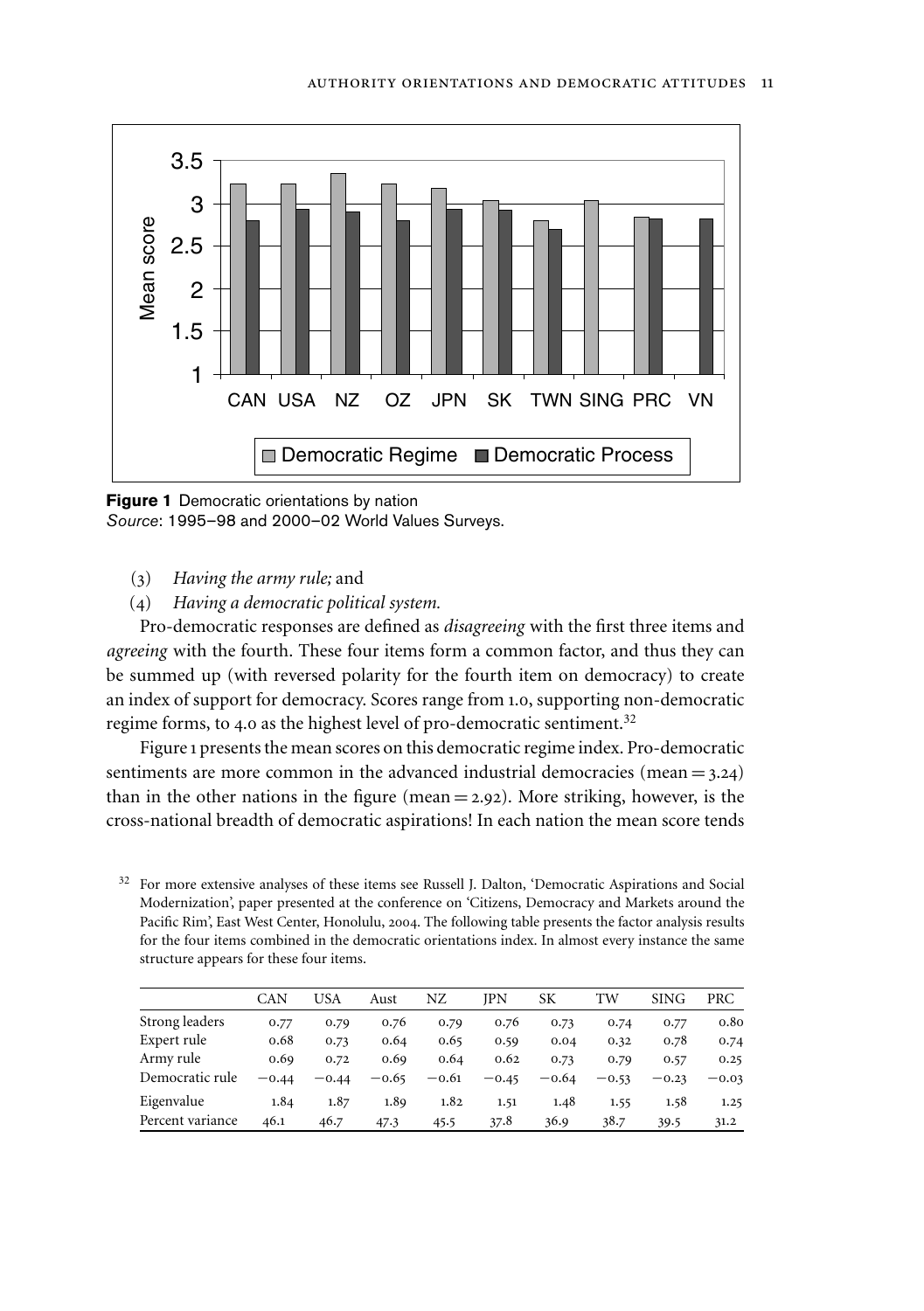#### 12 russell j. dalton and nhu-ngoc t. ong

toward the democratic end of the continuum (that is, above the midpoint of  $2.5$ ).<sup>33</sup> Democratic aspirations, or at least the preference for democracy over non-democratic political regimes, seem to be a common desire – even across the considerable range of nations represented in the figure. This pattern has been consistently observed in the World Values Survey and is even more apparent in the fourth wave that includes a greater number and variety of non-democratic nations.<sup>34</sup>

We are primarily interested in measuring support for democracy as a regime principle, and so our analyses will focus on the democratic regime index in Figure 1. However, some scholars claim that support for democracy as a principle is different from democracy as a process. In the context of East Asian economic development, it is commonly suggested that citizens (and political elites) view democracy as an impediment to growth and stability – even if they endorse democracy in principle.<sup>35</sup> This supposed tension between democracy and economic development was also prominent in Lee Kuan Yew's criticism of democracy. Singapore is widely cited as the archetypical case of where citizens accept a restriction of their political rights and liberties in exchange for the economic progress of the non-democratic regime.

To tap such sentiments, the World Values survey also asked respondents about various traits attributable to a democratic process, such as the tradeoff of economic growth, political stability, and decisiveness.<sup>36</sup> These items allow respondents to express doubts about democracy, without directly rejecting democratic principles. Moreover, the focus is on broad features of democratic governance, and not short-term judgments about specific governments. The first three items also are phrased so that criticism of democracy is easy to express as approval of the statement. The disadvantage is that by explicitly asking about democracy, these questions might tap affective support for the democratic ideal. The second columns in Figure 1 present opinions on this

- <sup>33</sup> The Taiwanese survey did not ask this question in the urban half of the sample (in towns greater than 10,000 population). Since urbanization is related to support for democracy (see Russell J. Dalton, 'Democratic Aspiration'), this likely depresses the overall support for democracy registered in Taiwan. This rural sampling also applies to the democratic process variable described below.
- <sup>34</sup> Ronald Inglehart and Christian Welzel, *Modernization, Cultural Change and Democracy*; Hans-Dieter Klingemann, 'Mapping Political Support'.
- <sup>35</sup> Samuel Huntington and Joan Nelson. *No Easy Choice: Political Participation in Developing Countries* (Cambridge, MA: Harvard University Press, 1986); Fareed Zakaria, *The Future of Freedom: Illiberal Democracy at Home and Abroad* (New York: Norton, 2000).

<sup>36</sup> The question wording is: 'I'm going to read off some things that people sometimes say about a democratic political system. Could you please tell me if you agree strongly, agree, disagree or disagree strongly, after I read each one of them?

- In a democracy, the economic system runs badly
- Democracies are indecisive and have too much quibbling
- Democracies aren't good at maintaining order
- Democracy may have problems but it's better than any other form of government.'

These four items were averaged together (reversing the polarity of the fourth item) and the mean scores are presented in Figure 1.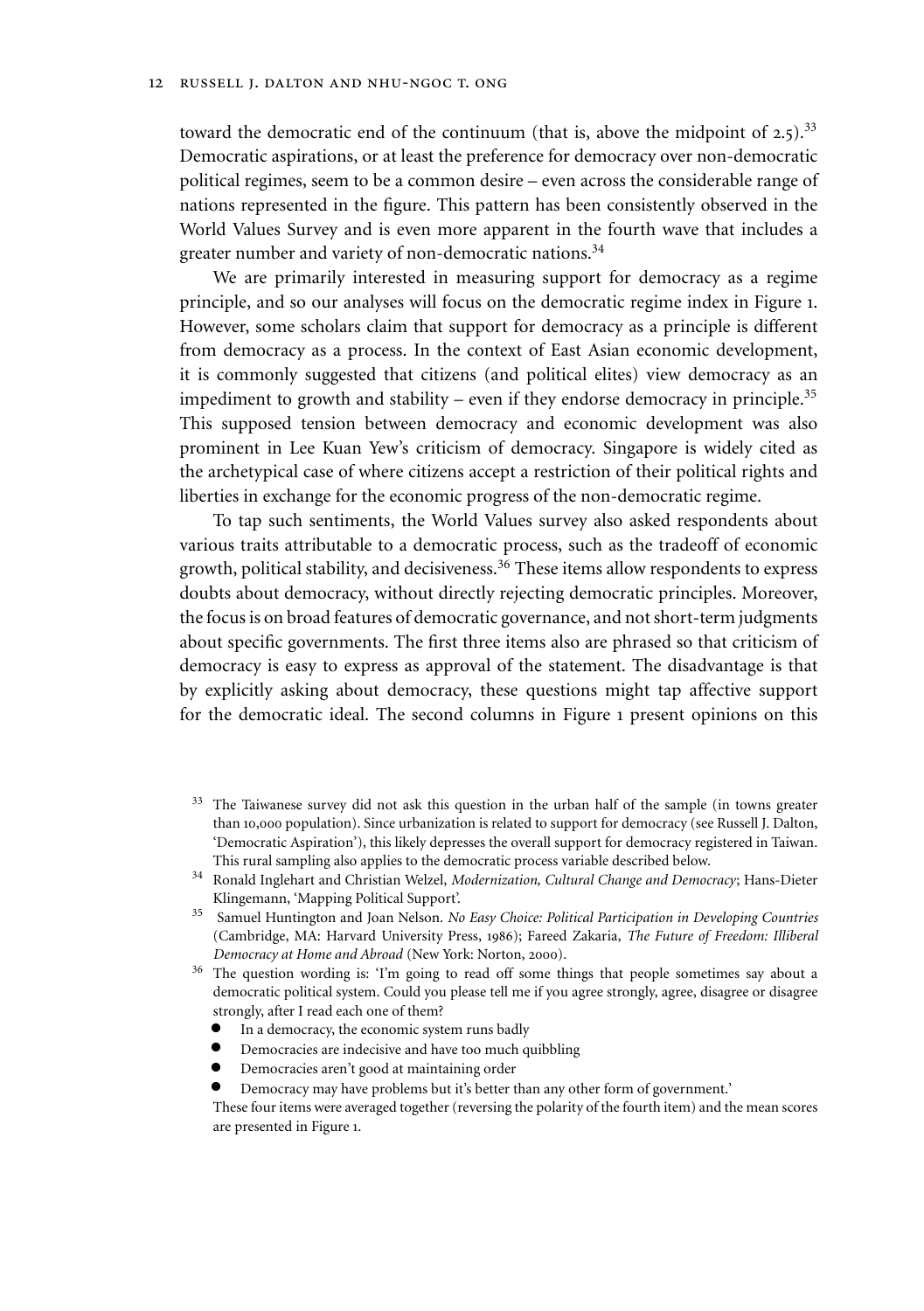democratic process index.37 We again find that majorities in each nation are positive toward democratic process, averaging above the midpoint on this index. These images of the democratic process are not dramatically different between the citizens of East Asia and the established Western democracies of the Pacific Rim. Moreover, because these process questions tap some of the themes about democracy's supposed limitations from the perspective of an East Asian cultural critique, it is significant that the actual opinions of most people in East Asia do not fit this pattern.

As with orientations toward authority, the surprising finding is the lack of large differences in orientations both toward a democratic regime and the democratic process between citizens in East Asia and the Western democracies of the Pacific Rim. Given the wave of democratization that transformed the world over the past decade, some analysts might argue that the endorsement of democracy among publics in East Asia is not surprising. But, when large majorities of the Chinese and Vietnamese say that democracy is the best form of government, this suggests that the democratic ideal has more appeal than government officials in Beijing or Hanoi would presumably prefer. This also highlights the point that expressed support for democracy is not a set of simple survey responses that articulate socially acceptable norms, because in many of these nations the regime does not advocate democracy.

Still, one must be cautious in interpreting these findings. In several of the national contexts in East Asia, the average citizen is unlikely to understand the full benefits and limitations of the democratic system.<sup>38</sup> It is not realistic to think that when Chinese respondents express support for democracy these sentiments carry the same meaning as when citizens are surveyed in an established Western democracy. But, at the same time, a Chinese peasant certainly understands government by oligarchic leaders: What is especially striking is the broad disapproval of such a governing system in nations such as China and Singapore, where the oligarchic experience is still common.<sup>39</sup>

Although caution is warranted, the patterns in the WVS are consistent with several other comparative opinion surveys. For instance, the 2002 Pew Global Attitudes Survey used the reference of 'democracy as it exists in the United States' to offer a clear reference to democracy as practiced in the West, rather than democratic socialism or

<sup>&</sup>lt;sup>37</sup> For additional discussion of these two democracy indices and their component questions see Russell J. Dalton, 'Democratic Aspiration'. We used the democratic process index for Vietnam in the following analyses since the Vietnamese survey did not include the democratic regime index.

 $^\mathrm{38}$  Surveys from Eastern Europe in the early 1990s detected similarly positive sentiments toward democracy, but mixed evidence on whether the public understood what democracy really required of elites and the citizenry. See Robert Rohrschneider, *Learning Democracy: Democratic and Economic Values in Unified Germany* (Oxford: Oxford University Press, 1999); Richard Rose, Christian Haerpfer, and William Mishler, *Democracy and its Alternatives: Understanding Post-communist Societies* (Baltimore: Johns Hopkins University Press, 2000).

<sup>&</sup>lt;sup>39</sup> To use these two nations to illustrate this point: A large majority in China (81%) and Singapore (78%) disapprove of a strong leader exercising power without democratic control, while even larger majorities express approval of a democratic regime form.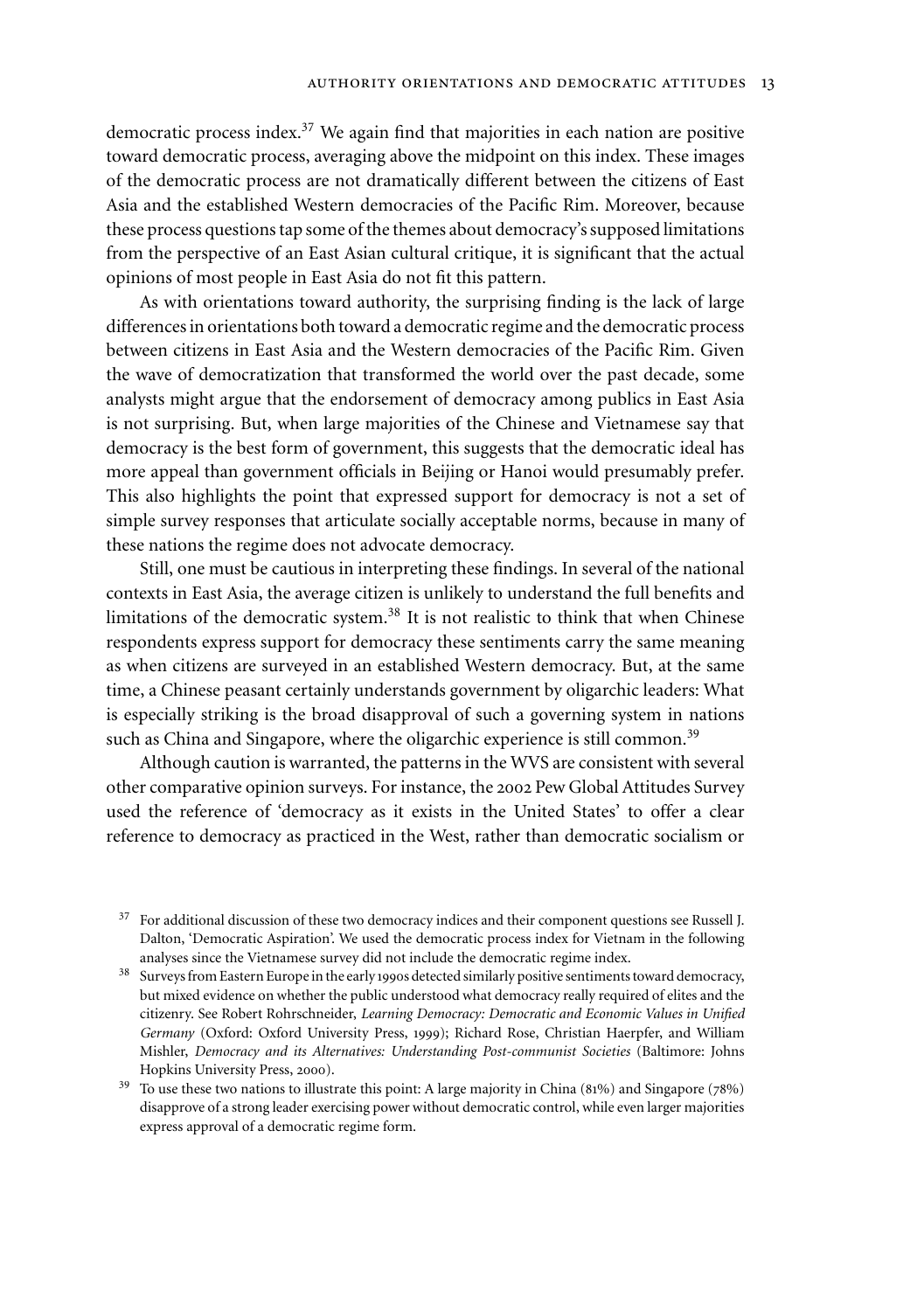#### 14 russell j. dalton and nhu-ngoc t. ong

other hybridization of democracy.40 Majorities of the public in Vietnam (62%), Japan (62%), and South Korea (58%) were favorable toward democracy. The initial results from the new East Asian Barometers used other questions to tap support for democracy versus authoritarian regimes; they also found majorities in support of a democratic regime in most of the nations they surveyed. Similarly, democratic values of political equality, elite accountability, and pluralism are the modal opinions in Hong Kong and Taiwan, and even in the PRC these democratic norms are surprisingly common.<sup>41</sup> Tianjin Shi described relatively high levels of support for democratic values in China. Supporting evidence comes from surveys in poor rural Chinese villages, where support for democratic principles was widespread.<sup>42</sup> Doh Shin found that large majorities of the Korean public favored a democratic system and believed democracy was suitable for Korea.<sup>43</sup>

In summary, in contrast to the previous claims that East Asian political cultures lean toward authoritarian regime forms, the emerging consensus from cross-national survey research is that democratic aspirations are widely endorsed across contemporary East Asia – even in several non-democracies. This support for democracy may be more indicative of the breadth of democratic aspirations, and popular understanding of the full meaning of democracy may vary across nations. As Rohrschneider has persuasively argued in his study of political culture in eastern Germany, public understanding of democracy and commitment to democratic principles develops primarily through

- <sup>41</sup> Doh Chull Shin and Jason Wells, 'Is Democracy the Only Game in Town? Testing the Notion of Democratic Consolidation in East Asia', *Journal of Democracy*, 16 (2005); Yun-han Chu and Yu-tzung Chang, 'Culture Shift and Regime Legitimacy: Comparing Mainland China, Taiwan, and Hong Kong', in Shiping Hua (ed.), *Chinese Political Culture, 1989–2000* (Armonk: ME Sharpe, 2001).
- <sup>42</sup> Tianjian Shi, 'Cultural Values and Democracy in Mainland China', *China Quarterly*, 62 (2000): 540– 559; Andrew Nathan and Tianjin Shi, 'Cultural Requisites for Democracy in China', *Daedalus*, 122 (1993): 95–124; David Zweig, *Democratic Values, Political Structures and Alternative Politics in Greater China*(Washington, DC: US Institute of Peace, 2002).
- <sup>43</sup> Doh Chull Shin, *Mass Politics and Culture*, and *The Dynamics of Democratization in Korea: The Korea Democracy Barometer* (Honolulu: East-West Center, 2000); Chung-Si Ahn and Won-Taek Kang, 'South Korea'. Perhaps, the most interesting new evidence comes from the East Asian Barometer project. In a paper presented at the Midwest Political Science Association meeting in Chicago in 2003, Robert Albritton and Thawilwadee Bureekul find strong support for democracy among the Thai population. They also asked an open-ended question about the meaning of democracy. They found that most Thais define democracy in terms that are apparently similar to Western meanings of this term. Nearly half the respondents replied with examples that fit traditional notions of liberal democracy, and an additional third mentioned personal freedoms or civil liberties that are very consistent with traditional definitions of civil liberties. Also significant was what was not mentioned: 'Most surprising was the low response rate in terms of traditional "Asian values" as commonly understood – good governance, social equality, or duties to society. Only one respondent mentioned "openness or government transparency", and no one mentioned "solving employment", "providing social welfare", or "finding someone a job".'

One might criticize this choice of wording, because it conflates support for democracy with the image of the US, and the later has decreased since 2002. But the intent was to offer a clear reference that this is not democratic socialism, democratic centralism, or other non-democratic regime forms that expropriate the democratic label.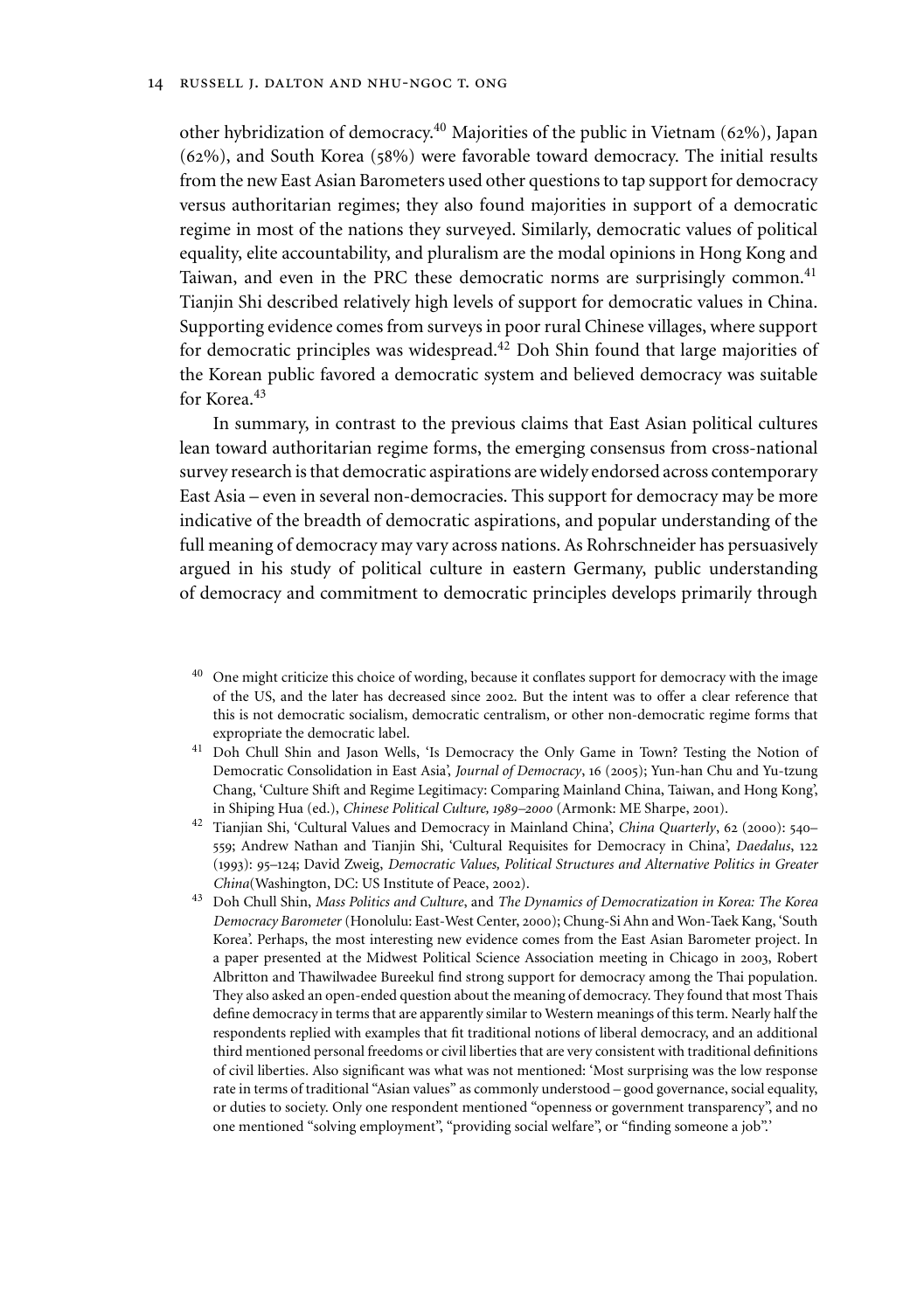experience.<sup>44</sup> Still, we believe that these aspirations are meaningful in demonstrating the preference for democracy over authoritarian regime forms, and indicate an emerging democratic norm in East Asia. As such, these norms are important in providing a context conducive for democratization, even if these norms must be deepened and tested by democratic experience.

## **Testing congruence theory**

The culmination of our analysis examines the link between social authority orientations and support for a democratic regime. If authority relations in the family, workplace, and social life are a basis of political orientations, as congruence theory implies, then we expect that acceptance of parental and hierarchic authority patterns would not be a fertile basis for democratic values.

We begin with the bivariate relationships between our six measures of authority relations and the democratic regime index (Table 2). In the advanced industrial democracies there is normally a modest, albeit statistically significant, relationship between authority patterns and democratic values. For instance, Americans who say that parents should always be respected are somewhat less likely to endorse democracy over authoritarian regimes  $(r = -0.10)$ . The same pattern appears for the 'make parents proud' item for the Western democracies.

This pattern does not carry over to the East Asian nations in our study, however. Some nations display a positive relationship and some a negative relationship; the overall average is close to a null relationship. A notable anomaly is Vietnam, where respect for authority often is positively related to support for democracy. Even though we use the democratic process index in Vietnam, we do not believe this explains the anomaly, since the regime and process indices are positively correlated in the other nations where both were asked.

The same general pattern applies for the three other authority questions in the lower half of the table. Those who mentioned obedience as a trait to socialize are significantly less likely to endorse democratic values in the Western democracies. Among the nations of East Asia – including Japan – this relationship is essentially non-existent. The only item that shows a pattern of strong congruence in East Asia is the question on greater respect for authority – though we noted earlier that few respondents in the nations where this relationship is strongest actually subscribe to these beliefs (see Table 1 above).

The final bit of evidence comes from the combined respect for authority scale in the last two rows of the table. Again, the relationships are generally stronger in Western democracies (democratic regime index, average  $r = -0.14$ ) – consistent with congruence theory (although these relationships are not large).<sup>45</sup> The average correlation is substantially weaker among the East Asian nations. Even if one excludes

<sup>44</sup> Robert Rohrschneider, *Learning Democracy.*

 $^{45}\,$  We also repeated these analyses with the democratic process index and obtained similar results.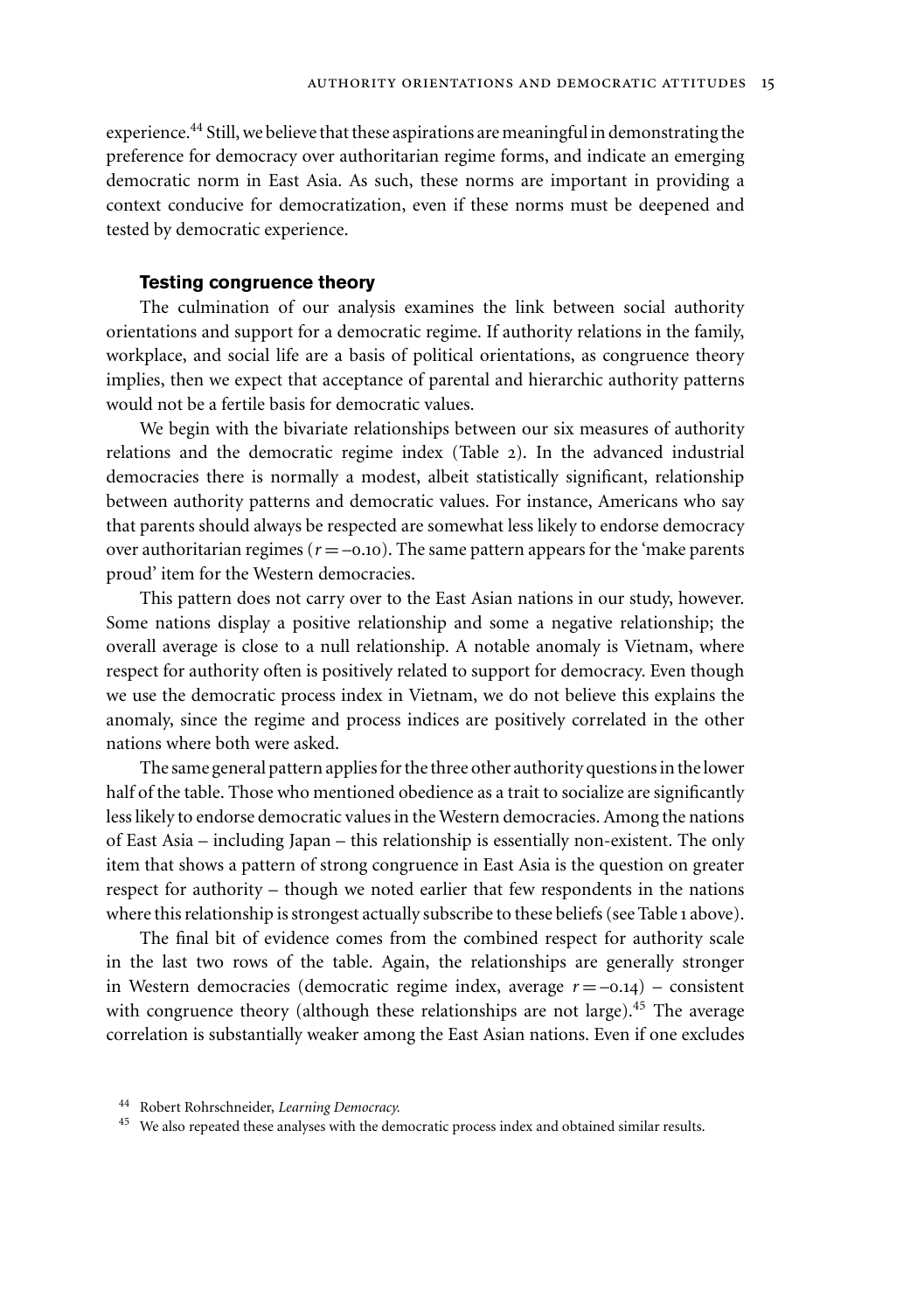| Table 2. Correlations between authority orientations and support for democratic regime |                     |                  |                               |                     |                    |                 |                  |                     |                 |                          |                 |                    |
|----------------------------------------------------------------------------------------|---------------------|------------------|-------------------------------|---------------------|--------------------|-----------------|------------------|---------------------|-----------------|--------------------------|-----------------|--------------------|
|                                                                                        |                     |                  |                               |                     | West               |                 |                  |                     |                 |                          |                 | East               |
|                                                                                        | <b>CAN</b>          | <b>USA</b>       | ΝZ                            | Aust                | Avg                | JPN             | SK               | TW                  | Sing            | <b>PRC</b>               | VN              | Avg                |
| Parental respect                                                                       | $-0.15*$            | $-0.10*$         | $-0.13*$                      | $-0.14*$            | $-0.13$            | $-0.03$         | $-0.00$          | $-0.09*$            | 0.02            | $-0.07$                  | $-0.04$         | $-0.02$            |
| Parental duty                                                                          | $-0.05$<br>$-0.18*$ | 0.01<br>$-0.08*$ | $-0.01$<br>$-0.15*$           | $-0.03$<br>$-0.12*$ | $-0.02$<br>$-0.14$ | 0.05<br>$-0.03$ | $-0.08*$<br>0.02 | $-0.06$<br>$-0.10*$ | 0.00<br>$-0.02$ | $-0.02$<br>$-0.02$       | $0.10*$<br>0.01 | $-0.01$<br>$-0.03$ |
| Make parents proud<br>Teach child obedience                                            | $-0.09*$            | $-0.09*$         | $\overline{\phantom{0}}$      | $-0.13*$            | $-0.10 - 0.02$     |                 | $-0.06$          | $-0.06$             | 0.02            | $\overline{\phantom{0}}$ | $-0.03$         | $-0.03$            |
| Follow work Instructions                                                               | $-0.04$             | 0.01             | $-0.02$                       | $-0.06$             | $-0.04$            | $-0.01$         | $-0.05$          | 0.01                | $-0.10*$        | $-0.03$                  | 0.04            | $-0.03$            |
| General respect for authority                                                          | $-0.05$             | $-0.02$          | $-0.09*$                      | $-0.12*$            | $-0.07$            | $-0.19*$        | $-0.14*$         | $-0.11*$            | $-0.14*$        | $-0.08*$                 | $0.23*$         | $-0.06$            |
| Authority index and Democratic Regime                                                  | $-0.15*$            |                  | $-0.09^*$ $-0.14^*$ $-0.18^*$ |                     | $-0.14$            | $-0.04$         | $-0.10*$         | $-0.17*$            | $-0.09$         | $-0.05$                  |                 | $-0.06$            |

*Note*: \* means the Pearson's <sup>r</sup> is significant at 0.05 level.

*Source:* Combined surveys from the 1995–98 and 1999–2002 World Values Survey.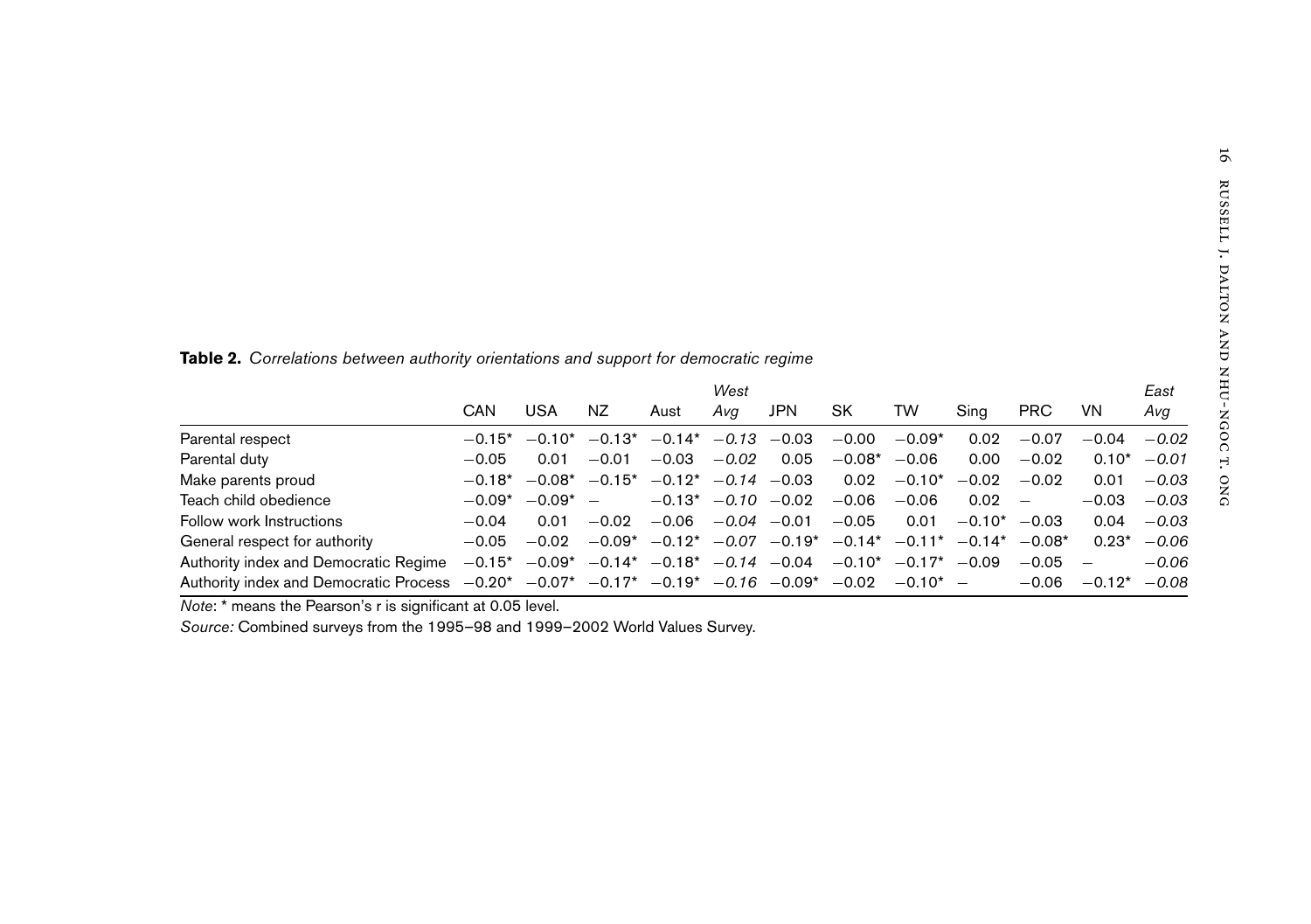Vietnam because of its anomalous pattern, the average correlation is only –0.09 in the other five Asian nations.

Again, because our findings run counter to previous claims from ethnographic research, it is important to note that there is supporting evidence from the East Asian Barometer surveys. Albritton and Bureekul analyzed the relationship between authority measures and democracy scales in Thailand.<sup>46</sup> They also find only a weak, non-significant relationship between familial values and support for democracy. In fact, the direction of the relationship in Thailand is reversed to that predicted by theory. Thus the findings presented here are also apparent in other empirical studies of public opinion.

These weak relationships are significant because they contradict the widely claimed – but seldom tested – thesis that traditional authority orientations in East Asia will undermine support for democracy. It is true that deference toward authority has a negative impact within advanced industrial democracies, which is one reason this thesis developed in the political culture literature. But the same pattern is not apparent in East Asia. This is not because variance is restricted on either the dependent or the independent variables, since similar distributions exist in West and East. And it is not a function of a single question or two, since the pattern is generally consistent across the multiple indicators in Table 2. Indeed, the absence of a systematic relationship in the East Asian nations suggests that there are contrasting elements of Asian culture that may have counterbalancing effects, such as the emphasis on community and collective values.

## **Multivariate analyses**

The bivariate correlations provide initial tests for the relationship between authority orientations and political culture. But before concluding that authority orientations are without strong effects, we want to consider whether these relationships are affected by other factors that influence democratic values. For instance, the dramatic social modernization in East Asia may be shifting opinions, and this may appear in age or social status differences that are related to authority orientations. Alternatively, other established predictors of support for democracy, such as social trust, might have confounding influences on these relationships. And across such a wide range of regimes, the role of financial or policy satisfaction might also affect these relationships.

To test for such effects, we included the index of authority relations with a set of other variables in a multivariate model predicting support for a democratic regime (Table  $3$ ).<sup>47</sup> Education and political discussion were included to see if sophisticated

<sup>46</sup> Robert Albritton and Thawilwadee Bureekul, 'Impacts of Asian values on Support for Democracy in Thailand', paper presented at the annual meetings of the Association for Asian Studies, San Diego, 2004.

<sup>47</sup> The regression models in Table 3 are not strictly identical across all ten nations. In about half the nations we used the 'age left school' variable as a measure of education; in the other half we used a country-specific ranking of educational levels. The authority relations index lacked one item in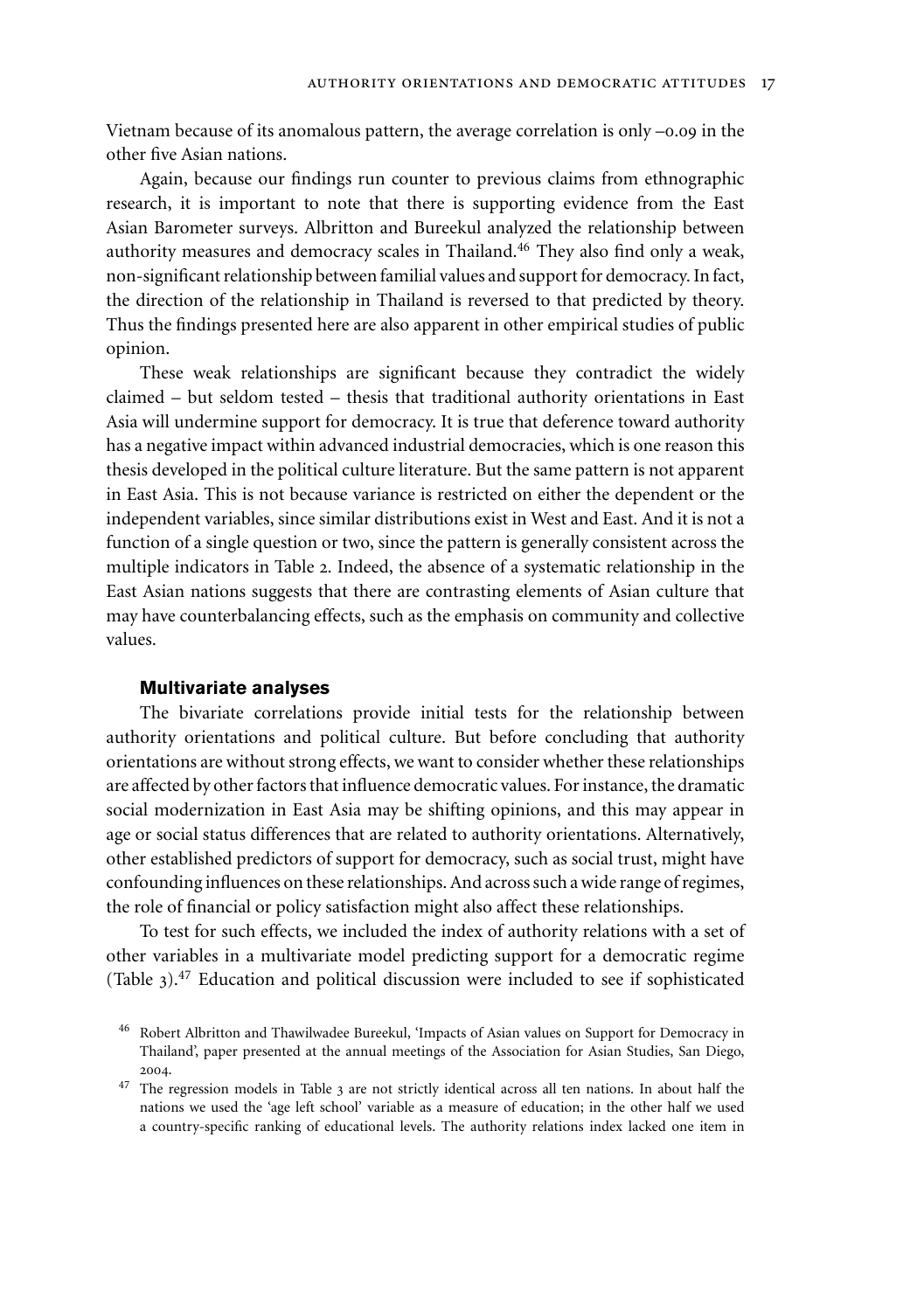|                        | CAN     | USA     | NZ      | Aust    | JPN     | SK      | TW      | Sing    | <b>PRC</b>               | VN      |
|------------------------|---------|---------|---------|---------|---------|---------|---------|---------|--------------------------|---------|
| Authority Index        | $-0.10$ | $-0.08$ | $-0.13$ | $-0.12$ | $-0.08$ | $-0.10$ | $-0.14$ | $-0.08$ | $-0.04$                  | 0.11    |
| Education              | 0.14    | 0.09    | 0.08    | 0.12    | 0.12    | 0.09    | 0.07    | 0.06    | 0.05                     | 0.01    |
| Age                    | 0.17    | 0.18    | 0.09    | 0.12    | 0.16    | 0.06    | 0.05    | 0.15    | $-0.01$                  | $-0.03$ |
| Financial satisfaction | $-0.01$ | 0.00    | 0.11    | 0.01    | $-0.04$ | 0.04    | $-0.05$ | $-0.02$ | $-0.03$                  | 0.12    |
| Social trust           | 0.13    | 0.08    | 0.07    | 0.14    | 0.07    | 0.01    | 0.04    | 0.02    | $\overline{\phantom{a}}$ | $-0.02$ |
| Discuss politics       | 0.16    | 0.15    | 0.17    | 0.18    | 0.06    | 0.07    | 0.20    | 0.11    | 0.08                     | 0.03    |
| Multiple R             | 0.30    | 0.30    | 0.29    | 0.36    | 0.21    | 0.16    | 0.28    | 0.19    | 0.12                     | 0.18    |
| $\cdots$               |         | .       |         |         | .       |         | .       |         |                          |         |

|  | Table 3. Multivariate analyses of support for democratic regime |  |  |  |  |  |
|--|-----------------------------------------------------------------|--|--|--|--|--|
|--|-----------------------------------------------------------------|--|--|--|--|--|

*Note*: Table entries are standardized regression coefficients; pairwise deletion of missing data was used in these models.

*Source:* Combined surveys from 1995–98 and 1999–2002 World Values Surveys.

and involved citizens were more supportive of democracy. A measure of financial satisfaction taps whether immediate economic performance is related to support for a democratic regime. Social trust is based on Putnam's analyses of democratic support in the West. We also included age to see if there are generational patterns in these attitudes, since potential generational change has been discussed in several East Asian nations.

In most Asian nations the impact of authority orientations is quite modest, far short of the cultural determinism that is implied by the Asian values thesis (see Table 3). The other predictors do not attenuate this impact of authority relations, because they are only weakly related to support for democracy in East Asia. Among the Western nations, the impact of authority relations is slightly weaker in the multivariate model, and is now outweighed by other predictors such as education, age, or political engagement. The Vietnam survey shows the same pattern as the bivariate relationship, with authority patterns positively related to support for a democratic regime (see Table 1 above).<sup>48</sup>

The Confucian constellation of China, Japan, Korea, Singapore, Taiwan, and Vietnam thus do not speak in unison about the relationship, if any, between social authority orientations and democratic values. The weak relationships between authority patterns in the Asian family and support for democracy contradict the view that democracy may not be able to take root in Asia, particularly within countries strong in Confucian traditions. The democratic potential of these nations should be judged by factors other than the social relationship between parents and their children.

New Zealand, the social trust variable was not included in the Chinese survey, and an alternative democracy scale was used in Vietnam as noted in footnote 10. For these reasons, we present standardized regression coefficients in the table. Comparing results where possible with the unstandardized coefficients yielded essentially similar results.

<sup>48</sup> Perhaps, the meaning of democracy for the Vietnamese is different than other East Asian countries. Like China, Vietnam has been experimenting with grassroots democracy, where the people contribute to policy making at the local level. In these exercises, however, Vietnamese authorities always emphasize the importance of democratic practice within boundaries, meaning that the people should be aware of factors who try to 'take advantage' of democracy and promote ideas harmful to societal structure and harmony. Hence, the value patterns shown in the analysis may indeed reflect governmental constraints.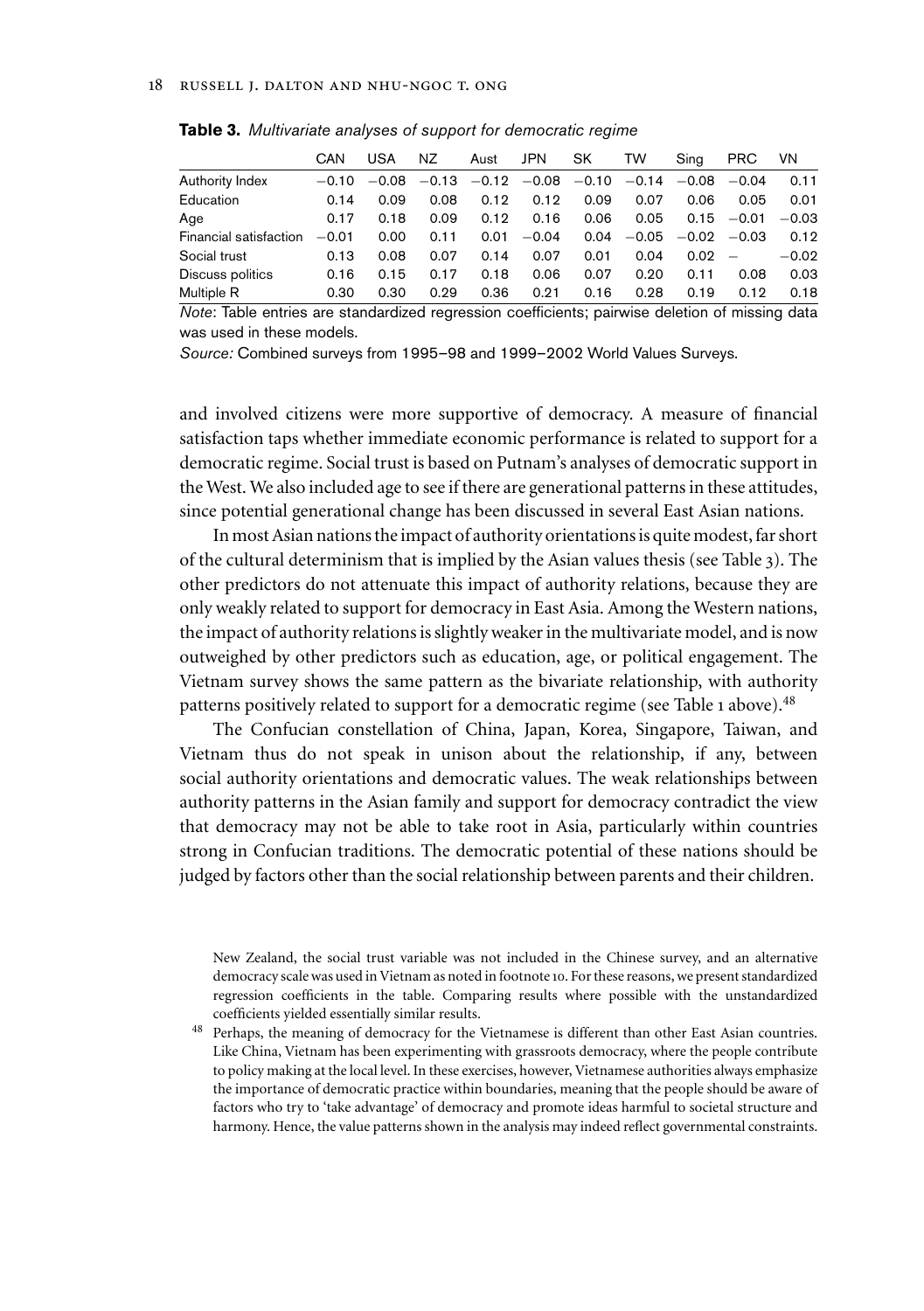## **Conclusion**

Our research should, at the least, contribute empirical evidence to other criticisms of the 'Asian values' thesis, which claims that Confucian traditions and the resulting social authority relations are a significant impediment to democratization in Asia. Multiple opinion items point to a pattern of social authority norms in East Asia that is not dramatically different from the established Western democracies of the Pacific Rim (or Europe). Moreover, other recent opinion surveys in East Asia are providing evidence that supports the findings presented here. Thus, the cultural explanation for the place of Asia and, more specifically, countries with a Confucian tradition, in current history seems to be much weaker when viewed in terms of this evidence from public opinion surveys. National levels of authority orientations within East Asia are not strongly linked to a Confucian heritage, and are not markedly different from the Western democracies of the Pacific Rim.<sup>49</sup>

For countries with a history of political authoritarianism, a habit of thinking that the culture impeded democratization was probably built into some analysts' perceptions of East Asia. This view might have arisen from the observable actions of authoritarian elites and social traditions, to generalizing that these patterns represented the values of the citizenry. It is also apparent that some non-democratic political elites used a cultural argument to sustain their rule and rejection of liberal social norms. People in the nondemocratic nations of East Asia, however, do not necessarily hold beliefs consistent with what their leaders prefer. In fact, citizens in Singapore, China, and Vietnam are often critical of oligarchic and autocratic principles. Amartya Sen has reached a similar conclusion: 'to see Asian history in terms of a narrow category of authoritarian values does little justice to the rich varieties of thought in Asian intellectual traditions. Dubious history does nothing to vindicate dubious politics.<sup>50</sup>

In addition, generalizations about the undemocratic political culture of East Asia may have been true in the past, but the social modernization in the region during the late twentieth century has changed public opinion. We found that a generational shift away from authority orientations is much greater in East Asia than in Western democracies – although in both regions elders decry the declining respect for authority in their respective societies.

In summary, the evidence presented here and other recent public opinion surveys suggest that Asian authority orientations are not an impediment for the formation of democratic norms among contemporary publics. This does not mean that democratization will immediately follow, but it does imply that mass political culture is not the impediment to democratization that some analysts and political leaders have claimed.

Although we do not present these data, survey evidence from the Catholic Philippines and Islamic Indonesia finds levels of support for authority that are at the upper end of the range for the Confucian nations in our survey.

<sup>50</sup> Amartya Sen, *Development as Freedom*, p. 248.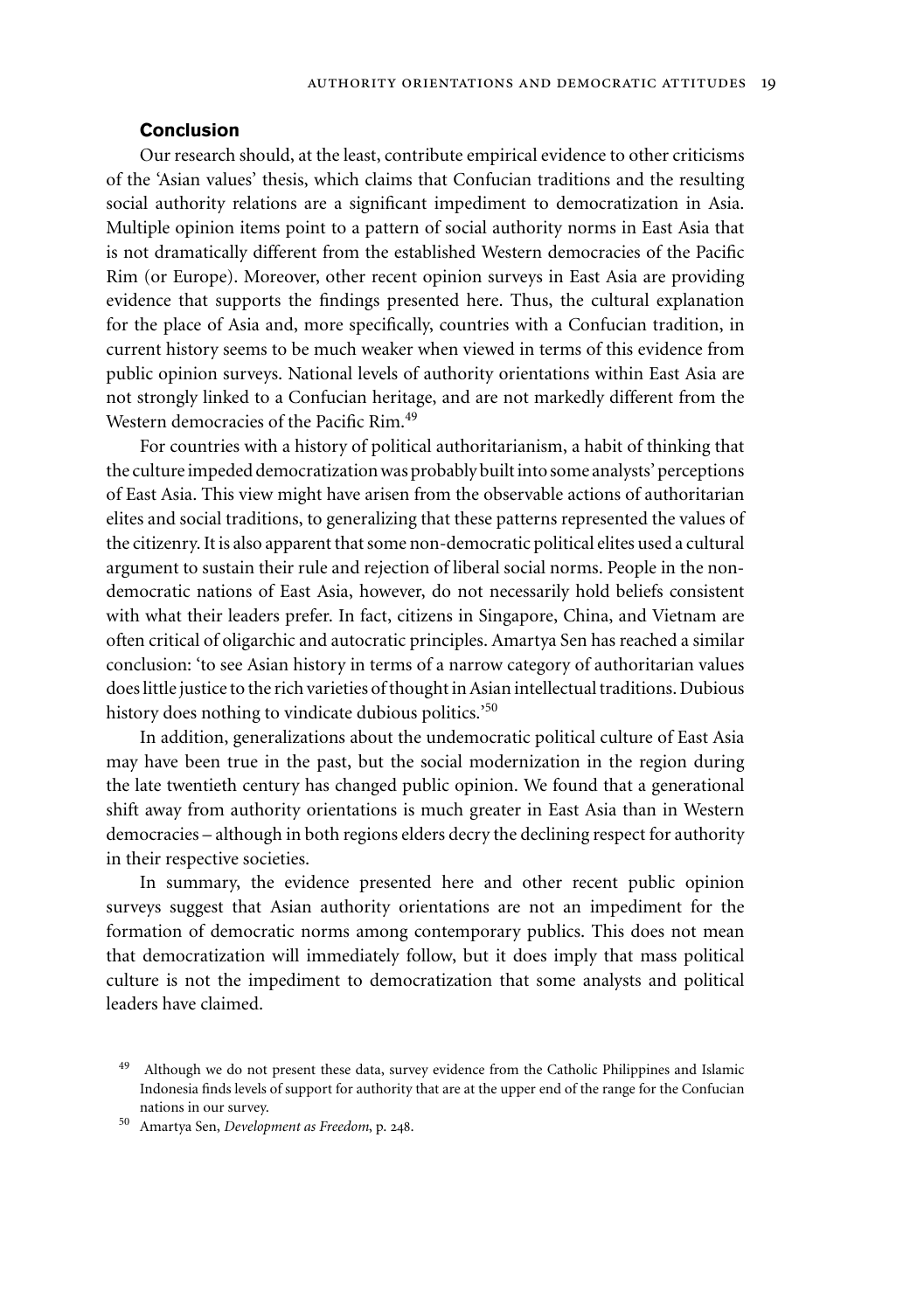Our results also raise questions about treating all of East Asia as adhering to a single model of 'Asian values'. The nations of the region differ widely in their economic condition and their political histories. East Asia spans the range from Vietnam to Japan, from South Korea to Singapore – these are very different nations, with different social, religious, and political traditions. The citizens also differ significantly in their support for different elements of what has been described as Confucian traditions toward family and authority. Other philosophies, such as Taoism and Buddhism, are interwoven into fabric of East Asian common life and traditions; and contemporary regimes have responded differently in accepting or impeding these traditions. At least in terms of the authority orientations examined in this paper, there is not a single East Asian political culture. Diverse value patterns exist across the publics of these nations.

Furthermore, our findings challenge one of the seminal theories in political culture theory as applied to East Asia. Eckstein's congruency theory held that social authority relations should be congruent with those of the political system.<sup>51</sup> Eckstein's theory allowed for graduate disparities between adjacent social spheres, with the belief that social relations most proximate to politics – such as social group activity – should be most strongly linked to political authority relations. But the theory also predicts a relationship between family/work relations and politics.

Our test of the authority relations hypothesis shows only weak evidence that authority relations within the family or the workplace are related to attitudes toward political authority (that is democracy versus autocracy). Those who support a democratic regime do not have to defy traditional authority relations within the family or in the workplace. Therefore, prospects for further democratization in East Asia might not be incompatible with Confucian family or workplace orientations, as some scholars have argued. In other words, orientations toward democratization within an individual's set of values and a nation's policy agenda, respectively, do not have to create dissonance and tension with the non-political, private spheres.

We do not see this research as disconfirming the impact of political culture on the political process. Indeed, other research from the World Values Survey project underscores the importance of cultural influences on democracy.<sup>52</sup> Rather, the results raise questions about one aspect of political culture research that claimed personal social authority relations had a direct and strong impact on political norms. Such a relationship may exist in some settings, as the stronger relationships for Western democracies suggest. But there are a variety of social models that political norms may draw upon, and it is not necessarily the case that orientations towards one's parents provide the model for how individuals think about governments.

Diverse values exist among the citizens in East Asia. This observation may be one of the most optimistic and liberating views for democratic prospects in the region. Our

<sup>51</sup> Harry Eckstein, 'Congruence Theory Explained'; Robert Putnam, *Making Democracy Work*; Gabriel Almond and Sidney Verba, *The Civic Culture.*

<sup>52</sup> Ronald Inglehart and Christian Welzel, *Modernization, Cultural Change and Democracy.*